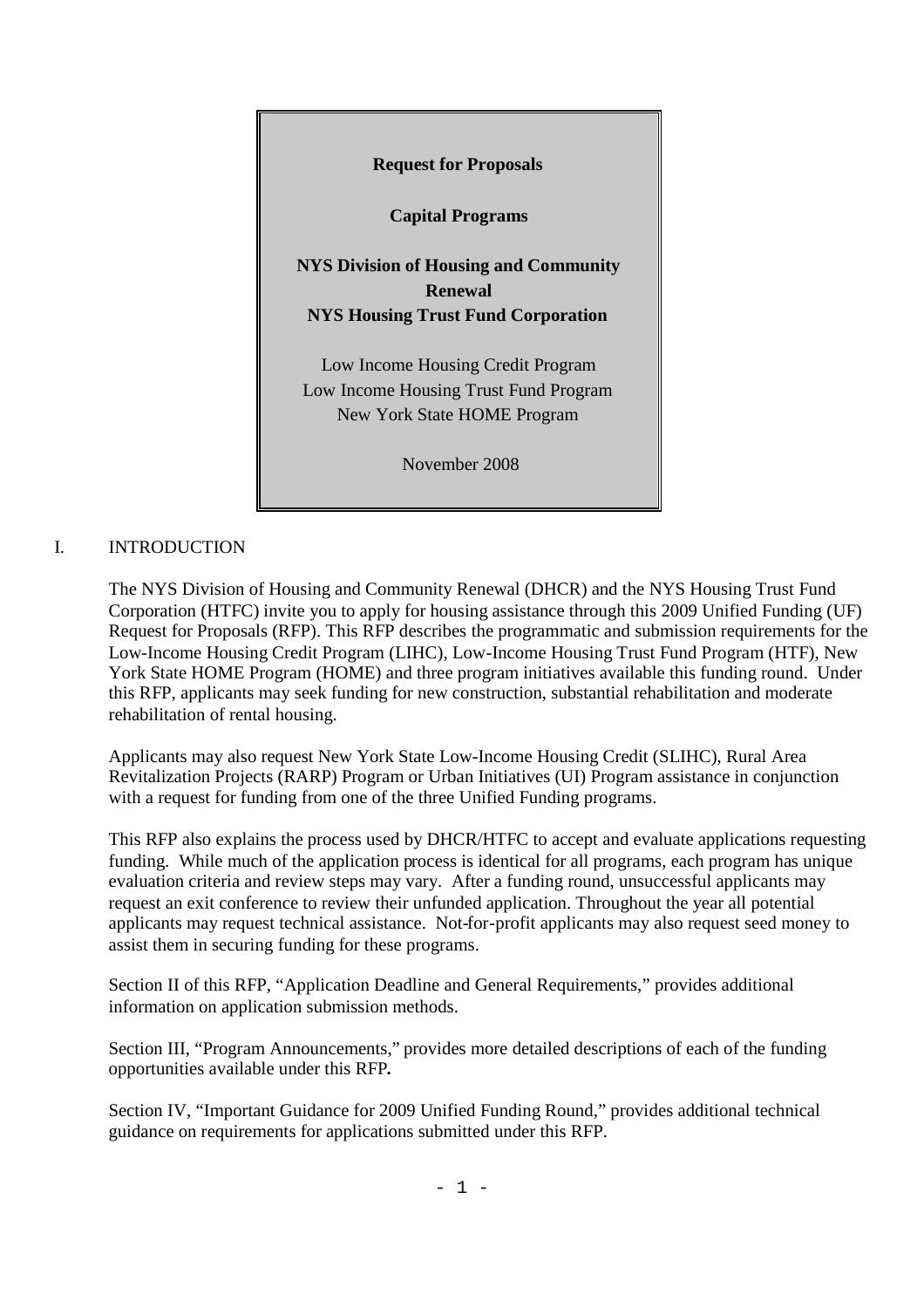Section V, "Seed Money/Technical Assistance," provides information on the availability of seed money and technical assistance.

Section VI, **"**Open Window Programs," provides information on funding opportunities available through DHCR/HTFC's Open Window process some of which may be combined with requests for LIHC, HTF and HOME funding available under this RFP.

Section VII, "Evaluation and Selection Process," describes the general application review process and explains the evaluation and processing of applications.

Section VIII, "Regional Office Service Areas," provides contact information for DHCR Regional Offices so that applicants can access technical assistance in preparing applications.

### II. APPLICATION DEADLINE AND GENERAL REQUIREMENTS

A. Application Deadline:

For the 2009 Unified Funding round applicants apply for funding using DHCR's Community Development On-Line (CD On-Line) application, submitted electronically via the Internet. The application is available through DHCR's website: www.nysdhcr.gov/Funding.

Applicants may make a special request, based on demonstrated need, to utilize a Word/Excel fillable paper application in lieu of CDOL. Requests must be in writing and received not later than January 12, 2009. Request for approval to use the Word/Excel paper application must be sent to:

> **NYS Division of Housing and Community Renewal Office of Community Development Hampton Plaza 38-40 State Street Albany, New York 12207 Attention: Unified Funding Manager**

Applications requesting LIHC, HTF and HOME funds alone or in combination with requests for SLIHC, Urban Initiatives (UI) or Rural Area Revitalization Project (RARP) Program funds must be received by **5:00 pm EST, on February 11, 2009.**

Any applications for these programs received after the stated deadline will be considered to be late submissions and will be rejected.

Applicants may apply for seed money at the above address or technical assistance from the appropriate Regional Office at any time during the calendar year**.** Applicants seeking technical assistance should contact the appropriate Regional Office (see list at the end of this document).

**Any assistance with, or specific questions regarding the Unified Funding process (with the exception of DHCR's completeness review), is only available prior to submission of the applications. After the submission deadline, all contact by outside individuals or groups, including elected officials and lobbyists, must be referred to Deputy Commissioner Lorrie Pizzola (518) 474-9553, who will respond to such inquires and advise that after applications are submitted, no contact with any DHCR staff is permitted.**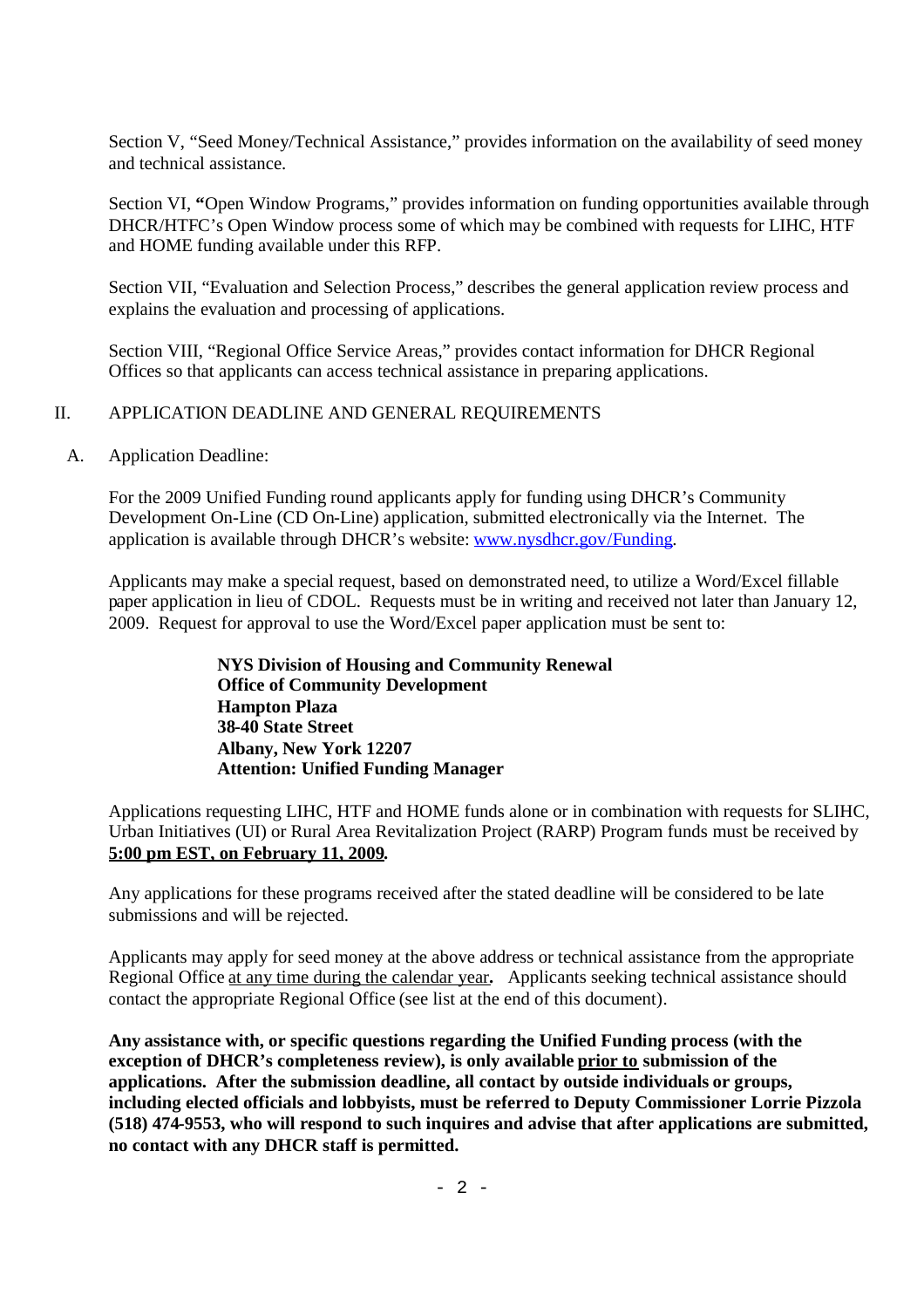Applicants should refer to the Capital Project Application Exhibits and Attachments Checklists contained in the Application Instructions to determine the specific Exhibits and Attachments required for the applicable program(s) from which the funds are requested.

- B. This RFP provides only a portion of the information and materials needed by applicants. Other materials are available from the DHCR website www.nysdhcr.gov/Funding :
	- 1. DHCR/HTFC Project Application and Instructions;
	- 2. DHCR/HTFC Design Handbook;
	- 3. Capital Programs Manual (CPM);
	- 4. DHCR Low-Income Housing Tax Credit Qualified Allocation Plan (QAP);
	- 5. NYS Low-Income Housing Tax Credits (SLIHC) Statute Article 2-A;
	- 6. New York State Low-Income Housing Tax Credit (SLIHC) Regulation 9 NYCRR Part 2040 Section 2040.14;
	- 7. Instructions for CD-On-line electronic application;
	- 8. Green Building Criteria Reference Manual;
	- 9. Reference Materials;
	- 10. Common Application Issues; and,
	- 11. List of Pre-Qualified Market Study Firms.
- C. For applicants requesting LIHC and/or SLIHC an application fee of \$2,000 per program is due at the time of application. See the DHCR/HTFC 2009 Project UF Application, Attachment F2, for fee submission instructions. Non-profit applicants (or their wholly-owned subsidiaries) which will be the sole general partner of the partnership/project owner or the sole managing member of the limited liability company/project owner may request a deferral of fee payment until allocation.
- D. Regional Offices listed at the end of this RFP are available to answer questions from prospective applicants. In addition, applicants may review funded applications from the prior funding round which are available on the DHCR website.
- E. DHCR and HTFC reserve the right to award all, a portion of, or none of the program funds based upon funding availability, feasibility of the applications received, the competitiveness of the applications, the applicant's ability to meet DHCR and HTFC criteria for funding, and the applicant's ability to advance the State's housing goals including, but not limited to: preservation of affordable housing, community revitalization, green building technologies and practices and collaboration with other government agencies. DHCR and HTFC further reserve the right to review an application requesting project funds as an application for funding under other programs for which the project is eligible. DHCR and HTFC also reserve the right to change or disallow aspects of the applications received and may make such changes an express condition of its commitment to provide funding to a project.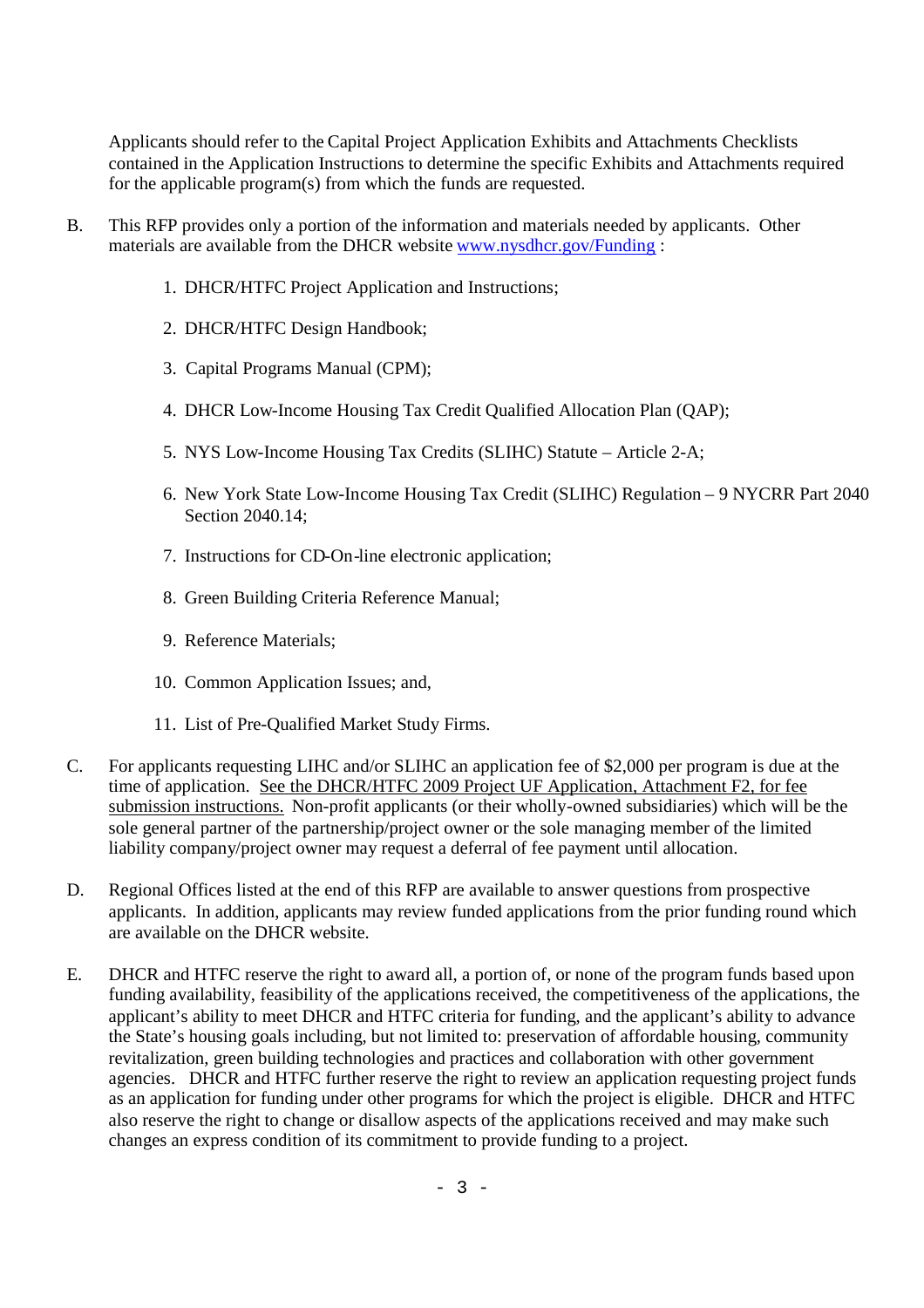### III. PROGRAM ANNOUNCEMENTS

### **A. Low-Income Housing Credit Program (LIHC)**

LIHC provides a dollar-for-dollar reduction in federal tax liability to investors in qualified low-income housing that meets the requirements of Section 42 of the Internal Revenue Code (IRC) and have also received an allocation of tax credits under the threshold and selection criteria contained in a Housing Credit Agency's Qualified Allocation Plan (QAP).

LIHC is available to project owners who acquire, construct, and/or rehabilitate rental housing that is reserved for low-income households. The amount of credit allocated to a project is directly related to the costs associated with the acquisition, new construction and/or rehabilitation of rental housing that is reserved for low-income households per Section 42 of IRC.

Applicants requesting LIHC are referred to Section 42 of the IRC and are advised to carefully review DHCR's OAP before submitting an application. The OAP includes program definitions, threshold eligibility review criteria and project scoring and ranking criteria, as well as the rules regarding project monitoring requirements.

Applicants are advised that a pre-qualified market study firm must be used to prepare the market study required for all LIHC applications.

In addition, the federal Housing and Economic Recovery Act of 2008 (HERA), enacted July 30, 2008 has made significant changes to the Low-Income Housing Credit Program, which may impact the amount of LIHC financing for which a project may qualify, as well as other project facets. Pertinent HERA changes to LIHC include, but are not limited to, the following items:

- A 10 percent increase in New York State's tax credit allocation authority in 2008 and 2009;
- The 70 percent present value ("9 percent") credit applicable percentage has been set at the greater of current law, which floats on a monthly basis, or 9 percent, for buildings placed in service after the date of enactment through December 31, 2013.
- Note: The lower rate, at 30 percent present value ("4 percent"), which is utilized for acquisition of existing housing and projects financed with tax-exempt bonds, continues to float on a monthly basis.
- Elimination of below-market federal loans, such as the HOME, USDA Section 515 and CDBG Programs, from the definition of federally subsidized properties, thus allowing projects to include such federal program financing in eligible basis and to obtain the 9 percent credit rate for buildings placed in service after date of enactment.

Note: This does not apply to tax-exempt bond financed properties.

Authorization to award up to a 30 percent basis boost to buildings placed in service after the date of enactment for which DHCR determines need the boost to be financially feasible and which are not already located in a Qualified Census Tract or HUD designated Difficult to Develop Area. (Please note this authorization will be utilized by DHCR as a potential resource for previously approved projects facing financing gaps rather than for new applications);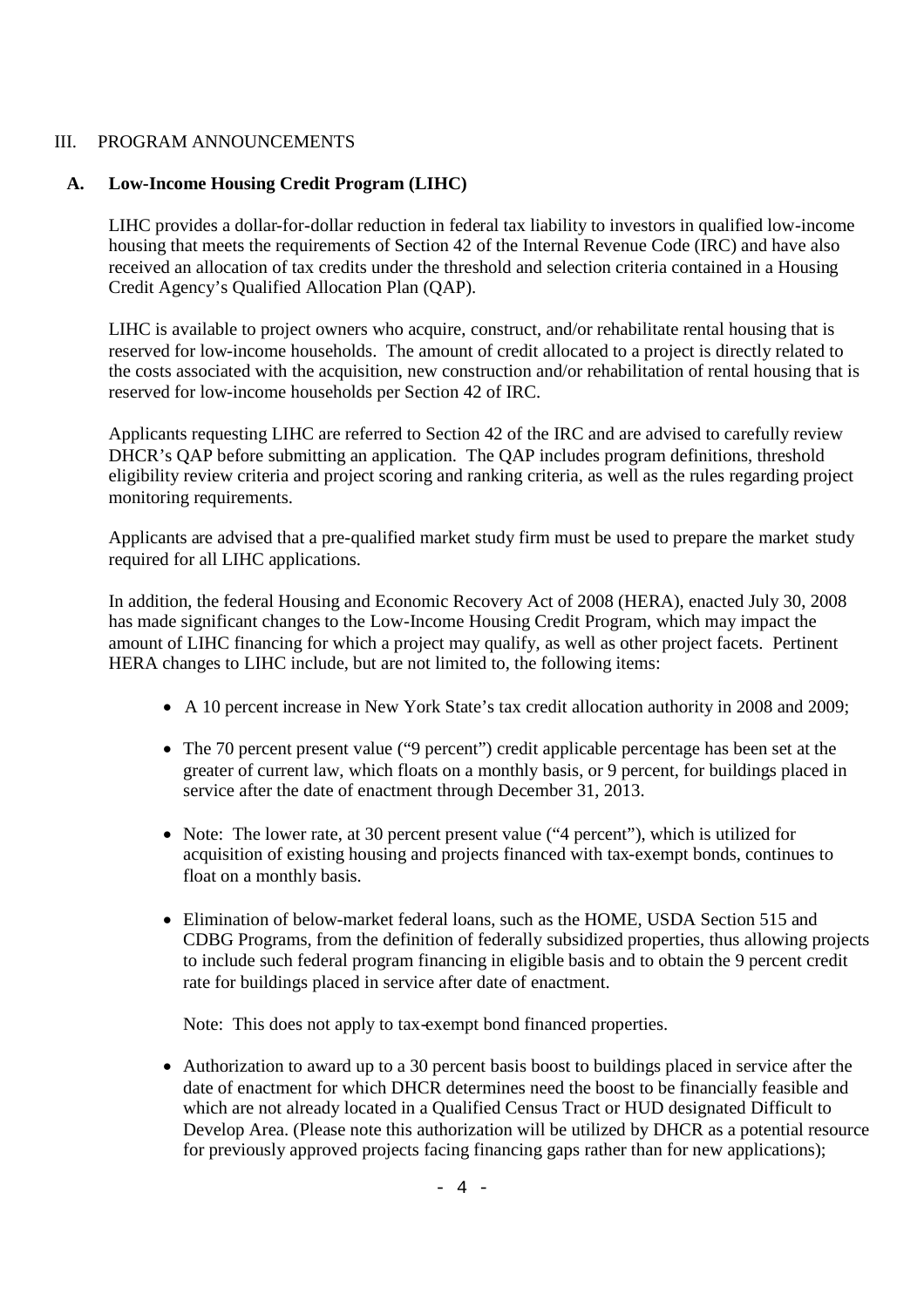Elimination of the prohibition on the 30 percent basis boost for HOME-assisted properties located in Qualified Census Tracts or Difficult Development Areas and which are placed in service after date of enactment; and,

The maximum percentage of eligible cost of a Community Service Facility which may be included in the calculation of the eligible basis has been raised from 10 percent to 25 percent.

### **1. Low-Income Housing Credit Availability**

DHCR expects to have approximately \$25 million available for LIHC reservations. The maximum amount of annual credit allocation that may be requested per project is \$1,430,000. However, applications for projects in which 50% or more of the units will serve large families (households with 5 or more persons) by including units with three or more bedrooms or serve persons with special needs as listed in the Unified Funding Reference Materials 2009, may request up to \$1,650,000. In order for such a project to be eligible for up to \$1.65 million, the applicant must arrange for appropriate on or off-site services for the persons with special needs. The populations are listed in the CPM and UF 2009 Reference Materials.

All LIHC reservations will be made in compliance with DHCR's QAP.

The maximum amount of annual LIHC allocation-per unit which may be requested is \$22,000. This increase is based on the temporary 10% increase in DHCR's credit allocation authority for calendar years 2008 and 2009, as authorized by HERA.

Applications which include units to be assisted by both LIHC and SLIHC may request up to the per unit credit allocation maximum under each program for those specific units.

The new LIHC per project and per unit credit allocation maximums will remain in effect for new allocations through December 31, 2009. These caps are subject to change in future Requests for Proposals, and may be adjusted subject to market conditions.

## **2. LIHC Funding Set Asides/Special Priorities**

Of the \$25 million available for LIHC reservations in the UF 2009 funding round, the following funding set-asides may be made available: \$3.3 million for Preservation Projects and \$2.2 million for Supportive Housing Projects. DHCR may exceed the amounts set-aside for Preservation and Supportive Housing projects depending on the number of competitive, feasible applications submitted.

However, DHCR will make no more than \$1.0 million in LIHC available for High Acquisition Cost Projects, as defined in Section 2040.2(j) of the QAP.

#### a. Preservation Projects

DHCR may provide a special funding priority for Preservation Projects, with a LIHC set-aside of up to \$3.3 million. For a proposed LIHC-financed project to be considered a Preservation Project, the project must meet the definition in Section 2040.2(q) of the QAP.

A Preservation Project is a project in which residential property is rehabilitated to extend its useful life to serve as affordable housing and averts the loss of affordable housing currently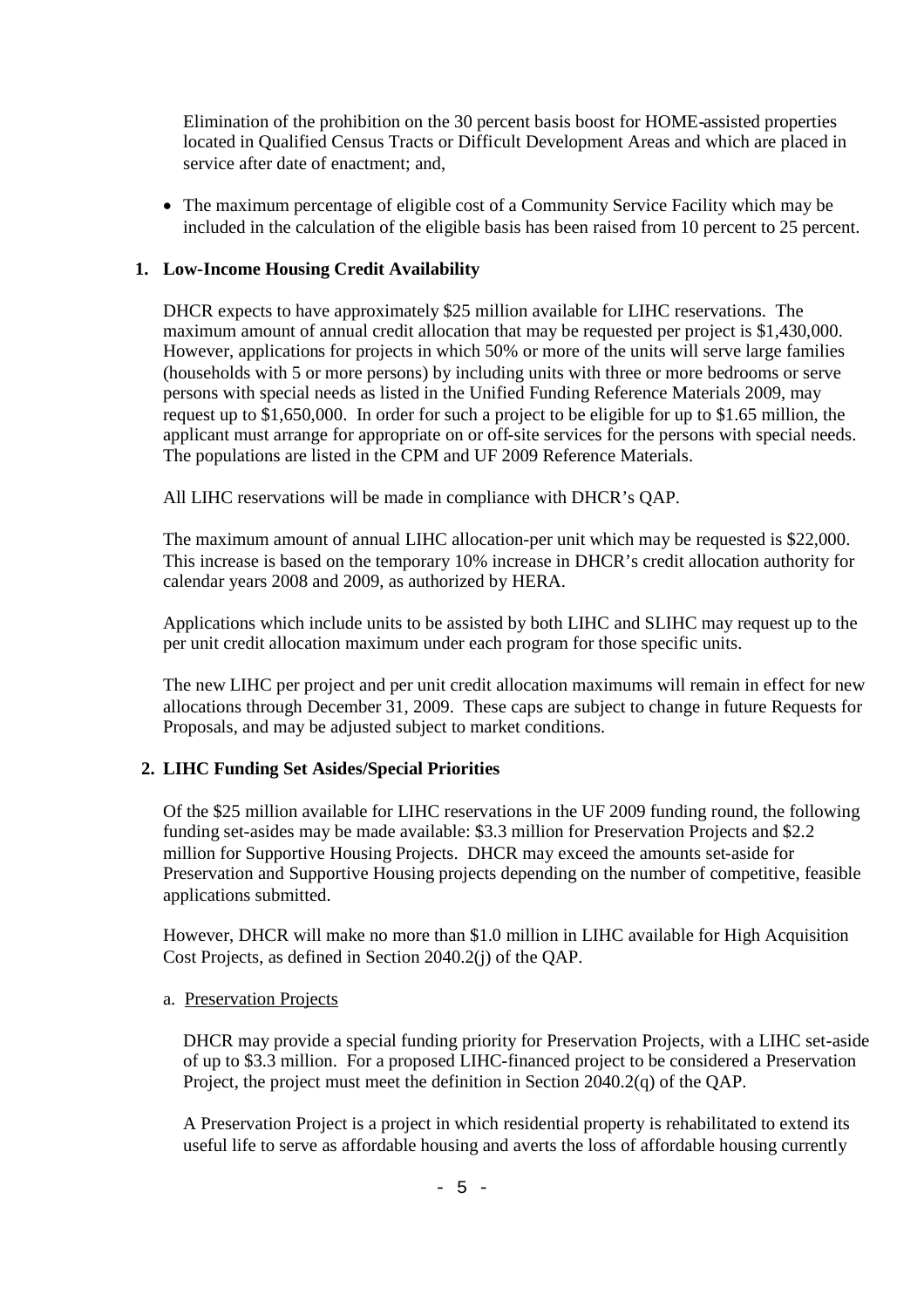serving the housing needs of a population whose housing need would justify the replacement of the housing if it ceased to be available to that population.

The scope of the rehabilitation must be sufficient for the project to function in good repair as affordable housing for a period equal to at least thirty years from the date of issuance of the final credit allocation. [Note: applicants proposing a preservation project must demonstrate how the project averts the loss of affordable housing and must: a) describe any regulatory and economic circumstances which could precipitate the loss of or risk the availability of the project to low-income households, and; b) provide a compelling rationale for preserving the existing project based upon economic conditions including the availability of alternative affordable housing, street rents, vacancy rates and current and future demand].

### **The applicant must request a site visit from the Division to observe the building's existing condition and discuss proposed renovations PRIOR to the application submission.**

Preservation Projects proposing the redevelopment of public housing must meet the criteria and conditions for approvals under the New York State Public Housing Law. Such projects may include the economic restructuring and rehabilitation of an existing public housing project. Applicants are encouraged to consult with DHCR regarding the review and approval of the redevelopment plan prior to submitting an application to DHCR

### b. High Acquisition Cost Projects

DHCR will cap the amount of LIHC available for High Acquisition Cost projects at no more than \$1.0 million. As defined in Section 2040.2(j) of the QAP, a High Acquisition Cost Project is a Preservation Project in which the acquisition cost of the building(s) is twenty-five percent or more of the project's total development cost. Such projects must meet the Preservation Project definition referenced above to be eligible for funding.

In a High Acquisition Cost Project, the amount of the developer's fee shall be based upon an assessment of risk assumed by the project owner, considering factors including, but not limited to, rent subsidies or other project operating support, location, financing sources, occupancy level, project type and identities of interest.

### c. Supportive Housing Projects

DHCR may provide a special funding priority for Supportive Housing Projects, with a funding set-aside of up to \$2.2 million. A Supportive Housing Project, as defined in Section 2040.2(u) of the QAP, is a project that gives preference in tenant selection to persons with special needs (defined in Section 2040.2(p) of the Proposed QAP), for at least thirty percent of the total units of the project.

For a proposed LIHC-financed project to be considered Supportive Housing:

i. The need for housing for the targeted population within the primary market area must be documented;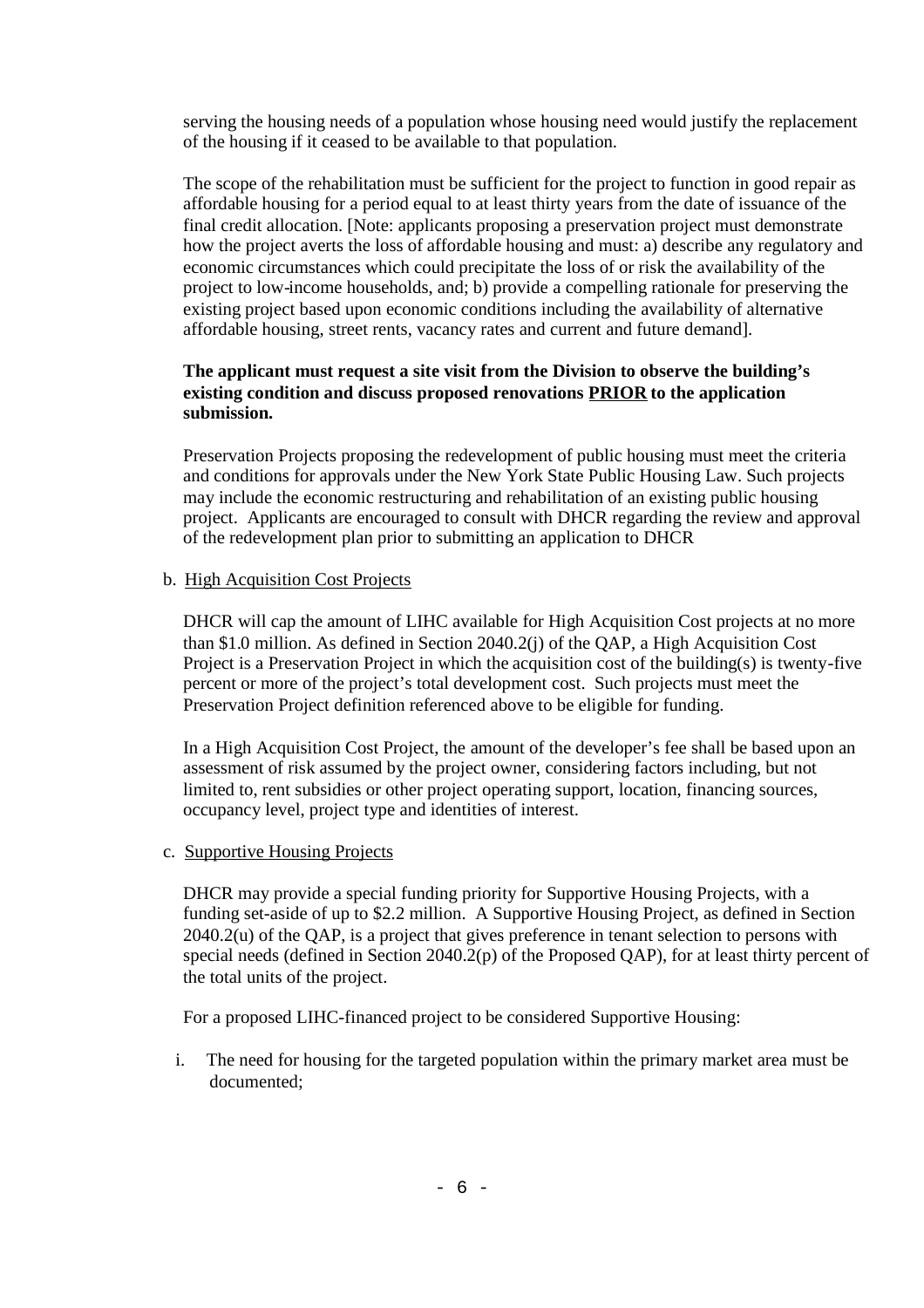- ii. The applicant must ensure the delivery of appropriate services, for which a documented need exists, to the targeted population as evidenced in a comprehensive service plan and an agreement in writing with an experienced service provider;
- iii. The project must be located in close proximity to public transit service or the applicant must include a transportation plan as a component of the comprehensive service plan to ensure access to necessary services;
- iv. The applicant must demonstrate that funding is in place or identify a viable plan for the funding of appropriate services;
- v. The applicant must provide for an ongoing rental subsidy or other form of subsidy to ensure that rents paid by the targeted population remain affordable; and,
- vi. The applicant must identify, and have a written agreement with, a public agency or experienced service provider that will refer eligible persons and families for the targeted units.

### **B. The Low-Income Housing Trust Fund (HTF) Program**

Subject to the availability of appropriations, HTFC intends to make \$29 million of NYS Low-Income Housing Trust Fund (HTF) Program resources available to fund site specific project applications submitted under this 2009 Unified Funding Round. Applicants may request up to \$2.0 million in HTF funding per project.

HTF provides funding for new construction, rehabilitation of vacant, under-utilized, or occupied residential property; conversion of vacant or underutilized non-residential property to residential use; and, the rehabilitation of distressed residential property for occupancy by low-income tenants, tenantcooperators or condominium owners. A distressed residential property is a property, the rehabilitation of which would preserve affordable housing currently serving a population whose housing need would justify its replacement if it ceased to be available. Pursuant to statute, funding under HTF is limited to \$125,000 per unit. In addition, up to 10 percent of the amount of the HTF award may be used for the rehabilitation, construction or conversion of community service facility. A community service facility is any facility designed to primarily serve individuals whose income would make them eligible to occupy an HTF-assisted project, including persons who reside in the HTF project or in the immediate community. Examples of possible community service facilities are: Head Start, child care, job training, primary health care, youth recreation and support services for seniors and persons with special needs. By statute, up to 50% of an HTF award may be utilized for acquisition, although preference for awards will be given to projects which will use 25% or less of the HTF award for acquisition costs.

Applications may request up to \$2.0 million per project. However, projects that meet one of the following criteria may apply for additional funds. 1.) Projects in which 50% or more of the units will: a.) serve large families (households with 5 or more persons) by including units with three or more bedrooms, or b.) serve persons with special needs as listed in the Unified Funding Reference Materials 2009, may request up to \$2.4 million. In order for a project serving persons with special needs to be eligible for up to \$2.4 million, the applicant must document that they will arrange for on or off site services for the targeted population. 2.) Applications which demonstrate compliance with the requirements of the Green Building Initiative by receiving a score of seven or more of the ten points available under the Green Building Initiative may request up to \$2.4 million. 3.) Applications for projects which demonstrate compliance with the requirements of the Energy Efficiency Initiative by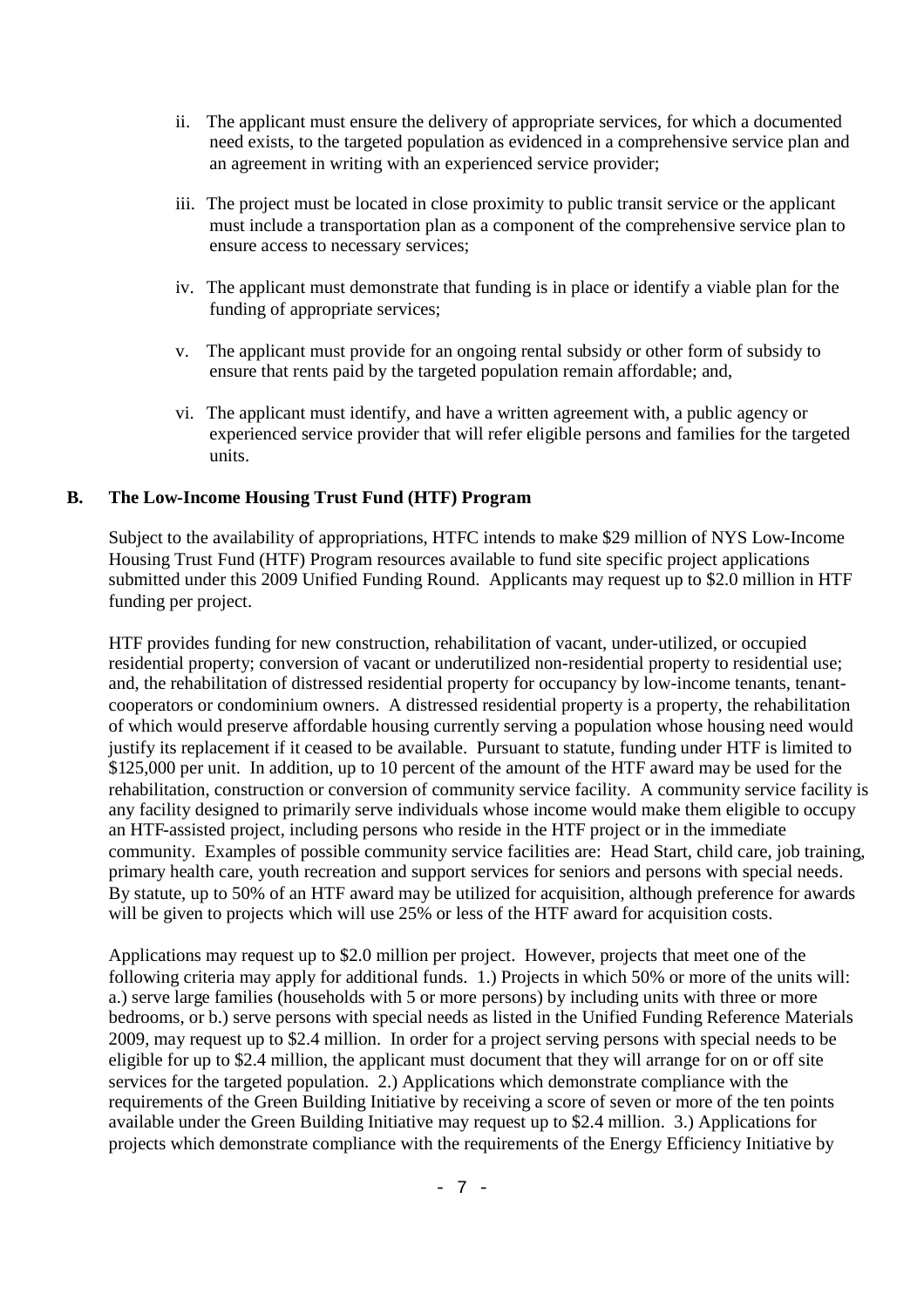utilizing NYSERDA programs and plan to purchase electricity and/or fuel from a utility that pays the System-Benefits-Charge may request up to \$2.4 million. Applications for projects which demonstrate compliance with the requirements of the Energy Efficiency Initiative but do not purchase or do not plan to purchase electricity and/or fuel from a utility that pays the System-Benefits-Charge may request up to \$2.5 million.

If HTFC determines a proposal can be accomplished at a lower cost to the state than proposed, fewer funds will be awarded. For applicants who request both HTF and HOME funds for a project, the above funding limits apply to the combined HTF and HOME request.

HTFC reserves the right to fund any application requesting HOME and HTF solely with HTF funds and, in these instances, will require the owner to execute a HOME Match Addendum requiring the project to meet the HOME Program definition of affordable housing.

For applications seeking HTF funds for cooperatives or condominiums, HTFC will expect that the applicant will assume and retain the role of monitor over the management and operations of the cooperative or condominium project to ensure that all HTF requirements are met for the duration of the Regulatory Agreement.

This RFP is for applicants seeking funding to develop multi-family housing. Applicants requesting funds for one to four family homesteading projects should submit a HOME local program application or NYS Affordable Housing Corporation application for this project type.

Consistent with statutory requirements, preference in making HTF awards to eligible applicants is given to projects which involve not-for-profit corporations or their wholly-owned subsidiaries. For limited partnership or limited liability company applicants, the ownership interest of the not -for-profit or its wholly-owned subsidiaries must be "at least 50% of the controlling interest" of the partnership as required by Article XVIII of the Private Housing Finance Law.

### a. HTFC/DHCR Regulated Project Preservation Set-Aside

HTFC will set-aside up to \$4 million of the HTF/HOME funds available this funding round for preservation of affordable housing projects previously assisted by HTFC or DHCR. Applicants for this set-aside would only compete for this assistance against other applications for projects previously assisted by HTFC or DHCR.

The primary goals of this set-aside will be to extend the affordability of the existing HTFC/DHCR low-income housing portfolio by correcting deferred maintenance and obsolescence, lowering energy costs by bringing older projects up to current industry construction standards and assist projects that are financially distressed.

HTF/HOME applications submitted under this set-aside may not include a request for 9% LIHC. Applications seeking Low Income Housing Credit for preservation projects may request credit through the LIHC Preservation Project Set-Aside.

The requirements for Preservation Projects outlined in Section IV. B. of this RFP will apply to applications seeking funds under this set-aside.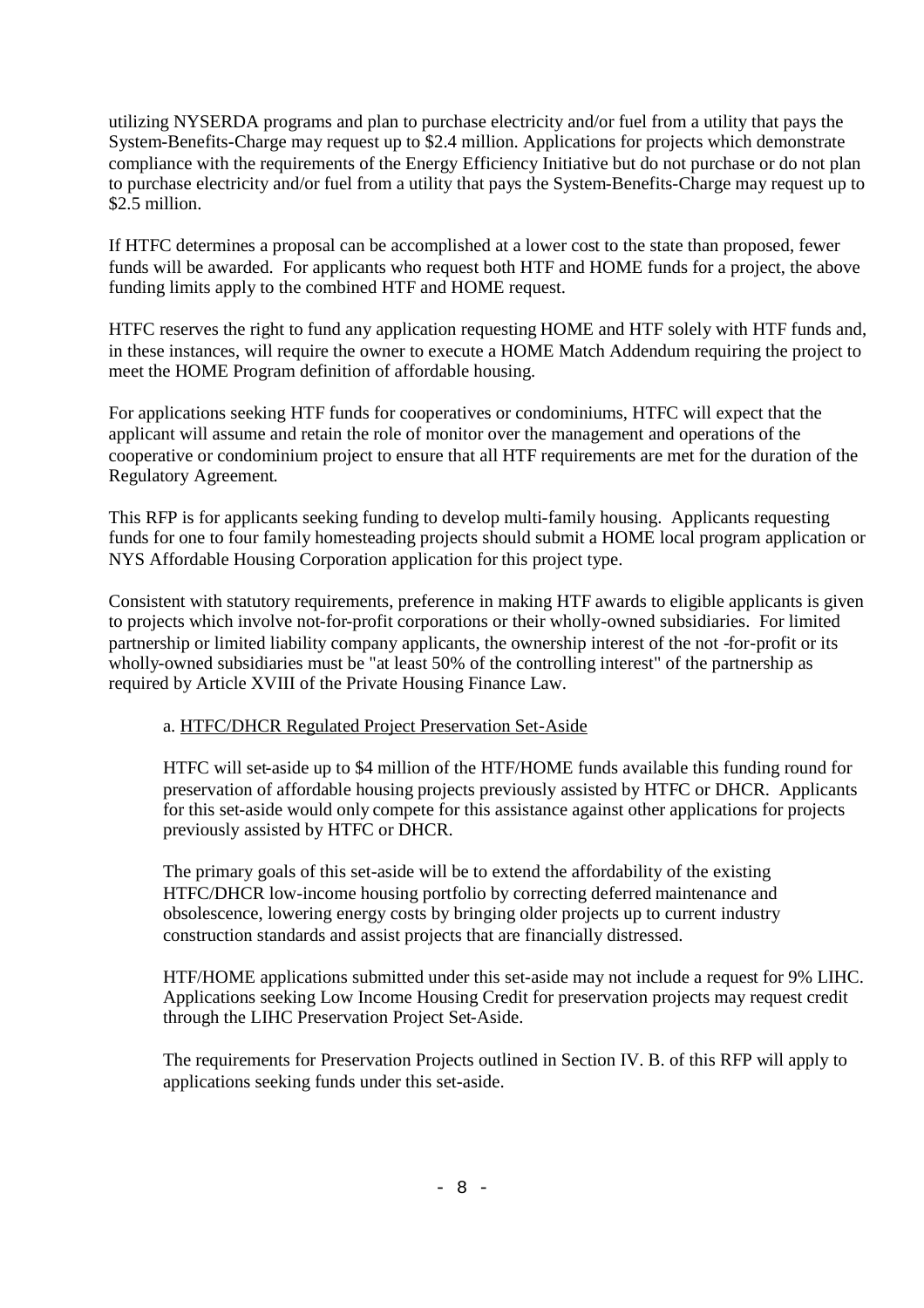### **C. The New York State HOME Program**

HTFC expects to make \$34 million in HOME funds available to fund site specific project and local program applications submitted under UF 2009. The application process for HOME local programs will be administered through a separate Notice of Funding Availability and RFP.

In accordance with the State's approved Consolidated Plan, HTFC utilizes a competitive process for distributing HOME funds. The competitive process has been incorporated into the State's Unified Funding application process. Funds are distributed in the following manner:

- A minimum of fifteen percent of each annual allocation is reserved for Community Housing Development Organizations (CHDOs);
- Eighty percent of the remaining funds are reserved for projects and programs located within nonparticipating jurisdictions (local governments which do not participate directly in the HOME Program); and
- All remaining funds are distributed on a statewide basis.

This RFP is for site-specific multi-family housing applications. A separate RFP will be issued at a later date for local program applications.

It is one of the purposes of the HOME Program to give, to the greatest extent feasible, and consistent with existing federal, state and local laws and regulations, job training, employment, contracting and other economic opportunities to low- and very low-income persons and locally owned enterprises, pursuant to Section 3 of the Housing Act of 1937. Federal law and regulations require that recipients of federal funds in excess of \$200,000 for construction or rehabilitation projects and their contractors agree to comply with the provisions set forth at 24 CFR Part 135.

Under this RFP, HOME provides funds for acquisition, rehabilitation or construction for site-specific multi-family rental housing projects. Applicants are reminded that HOME funded projects with 12 or more units are subject to Federal Labor Standards regulatory requirements (Davis Bacon Related Acts).

Applications requesting HOME funding for projects may request up to \$2.0 million. However, projects that meet one of the following criteria may apply for additional funds. 1.) Projects in which 50% or more of the units will: a.) serve large families (households with 5 or more persons) by including units with three or more bedrooms or b.) serve persons with special needs as listed in the Unified Funding Reference Materials 2009 may request up to \$2.4 million. In order for a project serving persons with special needs to be eligible for up to \$2.4 million, the applicant must document that they will arrange for on or off site services for the targeted population. 2.) Applications which demonstrate compliance with the requirements of the Green Building Initiative by receiving a score of seven or more of the ten points available under the Initiative may request up to \$2.4 million. Applications for projects which demonstrate compliance with the requirements of the Energy Efficiency Initiative by utilizing NYSERDA programs and that purchase or plan to purchase electricity and/or fuel from a utility that pays the Systems-Benefits-Charge may request up to \$2.4 million. 3.) Applications for projects which demonstrate compliance with the requirements of the Energy Efficiency Initiative but do not purchase or do not plan to purchase electricity and/or fuel from a utility that pays the Systems-Benefits-Charge may request up to \$2.5 million. Awardees that qualify as CHDOs may receive additional funds for operating expenses, subject to non-profit development allowance restrictions.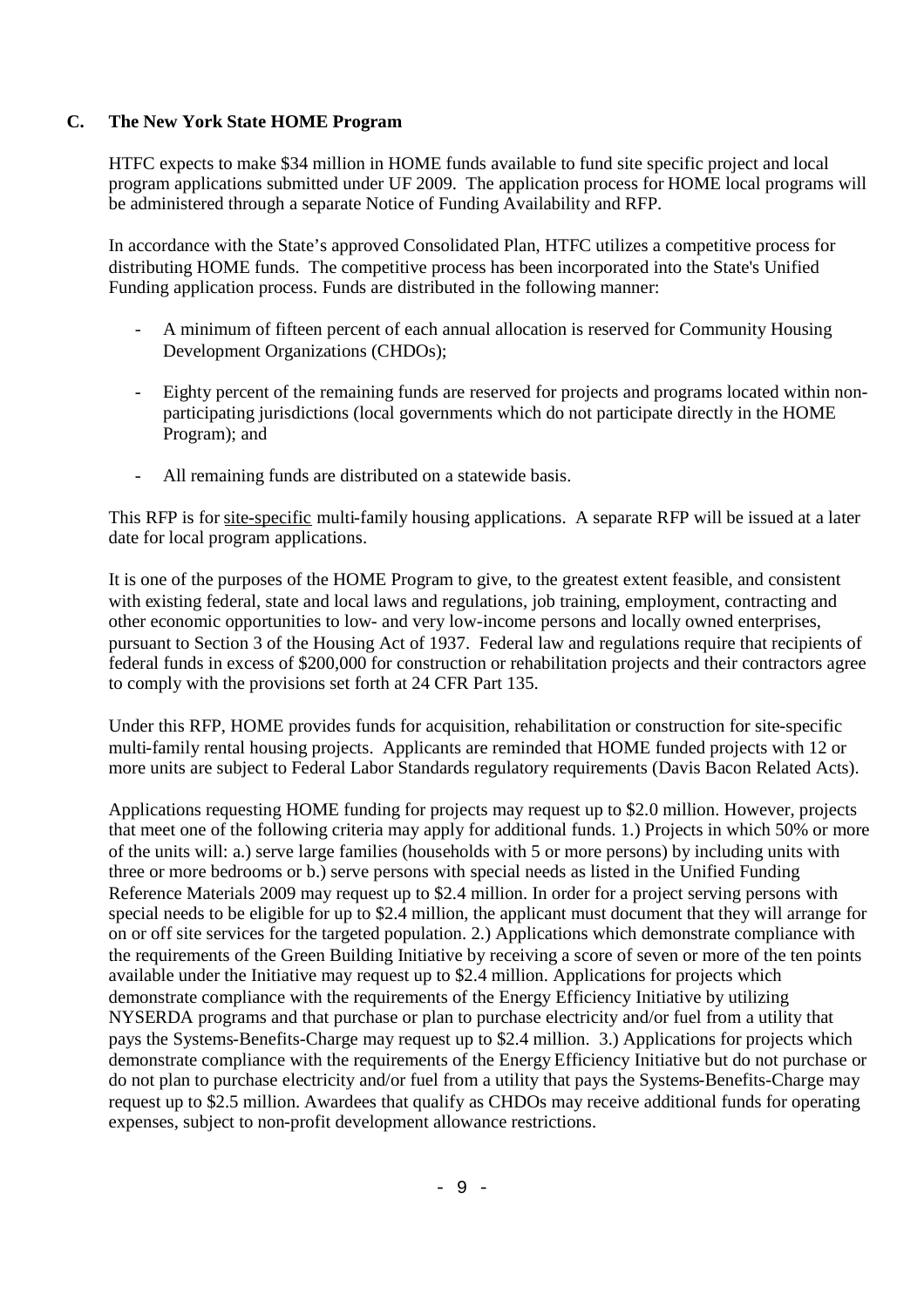If HTFC determines that a proposal may be accomplished at a lower cost to the State than proposed, less will be awarded.

For applicants who request HTF and HOME funds for a project, the above funding limits apply to the combined HTF/HOME request.

CHDO applicants who intend to submit project applications to compete for the 15 percent CHDO setaside should review Section 2.05.04F of the Capital Programs Manual and the application instructions for Exhibit 1, Section E.5., to ensure that their project meets all requirements for CHDO control of the project.

HTFC does not provide HOME funds as construction financing. However, up to \$5 million of Housing Development Fund (HDF) Program loan funds will be available from the Division of Housing and Community Renewal for construction financing only to eligible not-for-profit applicants who propose to use New York State HOME funds as permanent financing. The amount of HDF funding requested by an applicant may not exceed the amount of the applicant's request for New York State HOME funds.

Eligible applicants for HDF include: Housing Development Fund Companies (HDFCs) incorporated pursuant to Article 11 of the Private Housing Finance Law and not-for-profit and charitable corporations and their wholly-owned subsidiaries which have the improvement of housing for persons of low-income as a primary purpose. Other aspects of HDF program eligibility (areas, projects, costs and occupants) are determined by the eligibility requirements of the HOME program outlined in the Eligibility Matrix (see Section IV (B) of this Request for Proposals).

Requests for HDF funds will not be rated. HDF eligible applicants who receive New York State HOME awards for permanent financing and also request HDF funds for construction financing will receive an HDF award.

## **D. UF 2009 Initiatives**

## **1. Green Building Initiative**

The Green Building Initiative provides HTF and HOME funding to encourage sustainable development measures which promote smart growth practices, energy efficiency, a healthy living environment and protection of environmental resources. The criteria that must be met in order to qualify for the Green Building Initiative are substantially the same as in the previous Unified Funding round. To qualify, projects must meet certain mandatory criteria. Applications may also be eligible for extra points by including additional green building measures in their project.

All applicants must complete and submit with the application the Green Buildings Criteria Checklist which sets forth the mandatory criteria and additional criteria scoring system. The Green Building Initiative criteria is based on the following sustainable design practices - integrated design process, location and neighborhood fabric, site planning and environmental impacts, water conservation, energy efficiency, materials beneficial to the environment, healthy living environment and operations and maintenance.

To qualify, applicants also must provide central heating (with sealed combustion chambers) and cooling plants; or individual HVAC units (with sealed combustion chambers) that include central air conditioners, within each dwelling unit. No air conditioner sleeves will be permitted.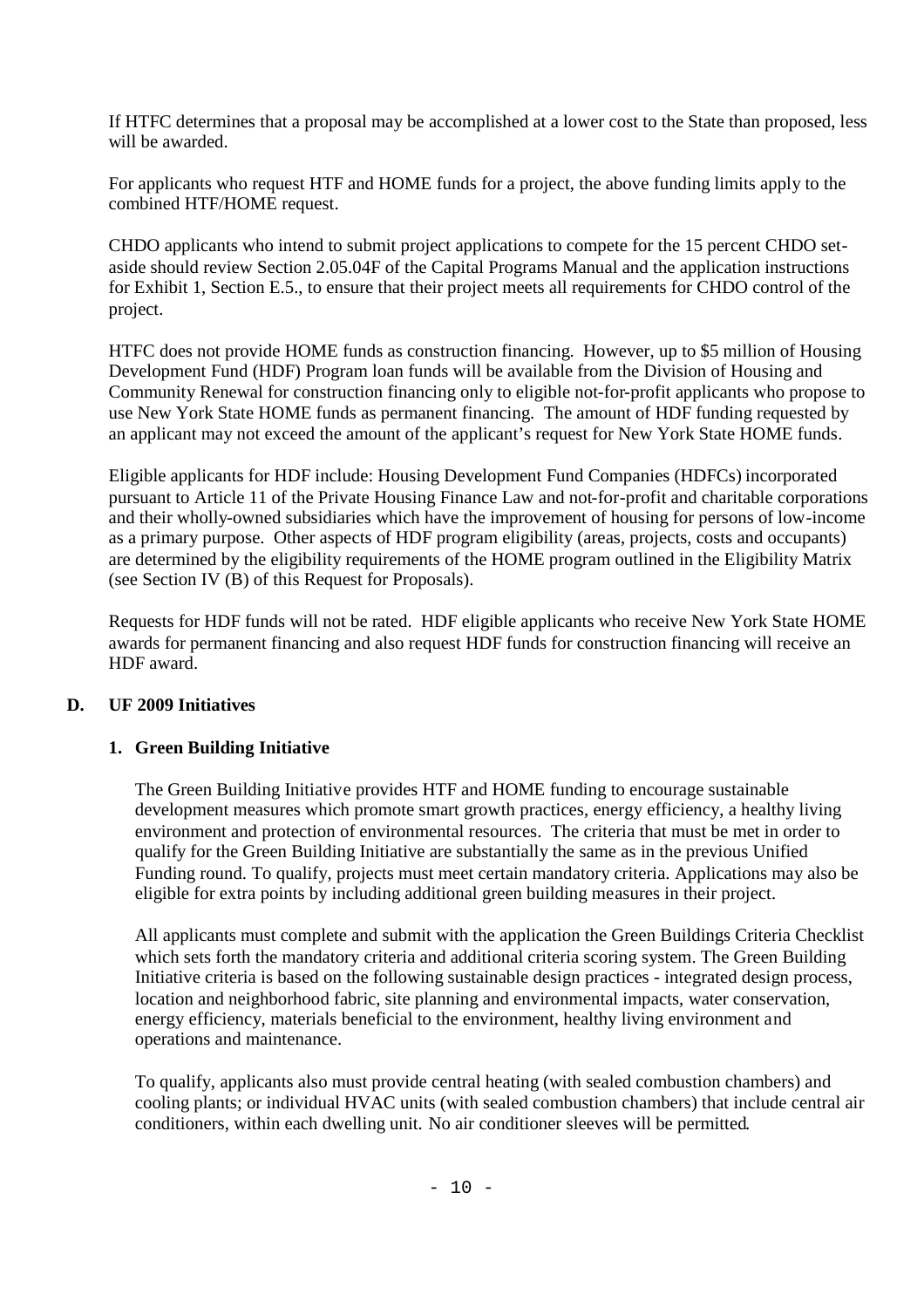## **2. Energy Efficiency Initiative**

The Energy Efficiency Initiative provides HTF and HOME funding to encourage the development of energy efficient residential buildings. The criteria that must be met in order to qualify for the Energy Efficiency Initiative are substantially the same as in the previous Unified Funding round. In order to qualify, applications must propose projects that demonstrate participation in the New York State Energy Research and Development Authority (NYSERDA) Multifamily Performance Program or the New York Energy Star Labeled Homes Program.

Applicants not eligible for participation in NYSERDA's programs such as projects located in non-Systems Benefits Charge (SBC) areas, will be required to submit evidence that the energy efficiency of the project is 30% or greater than that required by the NYS Energy Conservation Code, as evidenced by the completion of the NYS version of REScheck (www.energycodes.gov/web\_tools.stm). Note: NYSERDA technical assistance funding may be available to applicants in non-SBC municipalities.

Energy efficient construction measures that allow projects to meet energy efficiency requirements include additional wall and roof insulation, windows with lower U values, and heating/cooling plants with greater efficiency.

Prospective applicants under this initiative should contact NYSERDA for financing and technical assistance for improving energy efficiency in newly constructed housing and substantially rehabilitated multifamily buildings. For more information and specific program requirements, call NYSERDA at 1-877-NY-SMART, email to NewConstruction@trcsolutions.com, or visit www.getenergysmart.org

### **3. Project Based Voucher Program Initiative**

As authorized by program regulations at 24 CFR 983, DHCR plans to offer up to 100 units of Project Based Voucher (PBV) assistance for proposed projects financed through the HTF, LIHC, SLIHC and/or HOME programs as well as for proposed projects financed in conjunction with the USDA Rural Development Section 515 program. A complete description of all applicable program regulations can be found within the Electronic Code of Federal regulations at: http://ecfr.gpoaccess.gov

Developers interested in being considered for PBV assistance should fully review program regulations prior to making application in order to ensure that their proposed project is consistent with all terms and provisions of those regulations.

Applicants are invited to submit proposals for the use of PBVs in connection with the rehabilitation or construction of rental units in **only** those local program areas serviced by DHCR's Section 8 Voucher Program and its network of Local Administrators. A complete listing of those local program areas can be found on the DHCR website at: www.nysdhcr.gov/Programs/Section8HCV/sec8admins.htm

**Applications requesting project based assistance only will not be accepted**. Requests for PBV assistance must be accompanied by a request for assistance from one of the programs included in this funding round.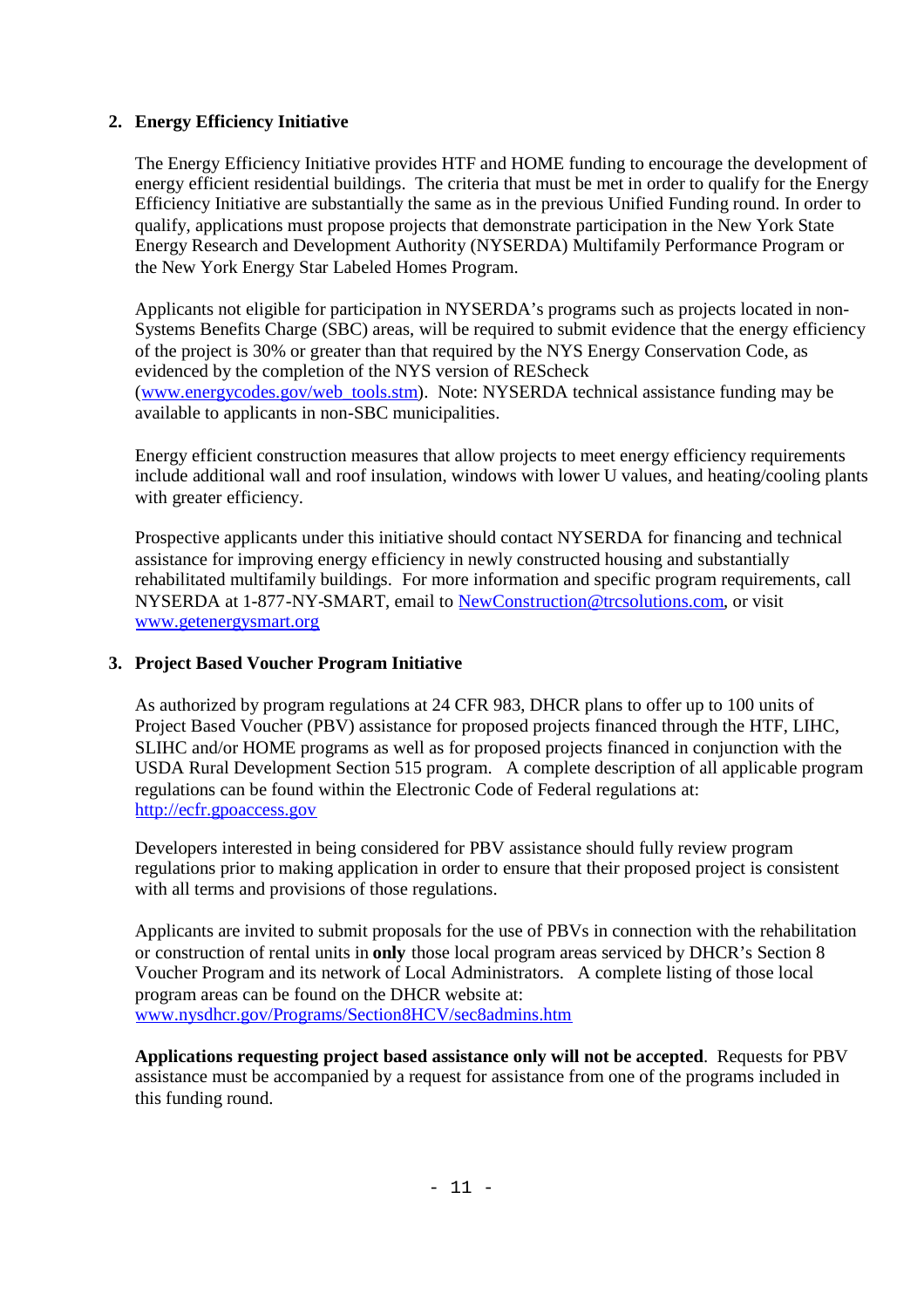Basic Requirements:

Only applications submitted in response to this RFP will be considered for this funding. Applications requiring permanent relocation of current tenants will not be eligible.

DHCR requires all applicants seeking PBVs to provide information on the degree to which PBVs enable a project to serve a lower income population than the project would otherwise be capable of serving absent the PBVs. A detailed description of the impact PBVs will have on the population served must be provided in an application seeking PBV assistance. The description must be provided in Attachment F9- Proposal Summary as part of the response to the question of what public purpose is served by the project and who the project beneficiaries will be.

Regulations generally limit PBV assistance to no more than 25% of the units in each building (when the project contains multiple buildings). Projects serving persons who are elderly (62 years or older), persons with disabilities or families receiving supportive services generally equivalent to HUD "Family Self-Sufficiency" programming may be allowed to exceed the 25% per building cap.

**Davis-Bacon wage rates apply to any project with 9 or more units of project based assistance**. Applicants with questions about the applicability of Davis-Bacon wages or other federal labor standards to their project or who wish to request a wage determination from DHCR prior to entering into a construction contract should contact Joseph Meyerson at (518) 473-0124 or at jmeyerson@nysdhcr.gov .

## IV. IMPORTANT GUIDANCE FOR 2009 UNIFIED FUNDING ROUND

- A. Applicants are encouraged to consider the housing and community development needs set forth in the available Housing Needs Study Regional Reports produced by DHCR when submitting applications this funding round. These reports are available through DHCR's website.
- B. HTF and/or HOME Stand-Alone Preservation Projects HTF and/or HOME funds can be used for Preservation Projects. Preservation projects are those in which a residential rental property is rehabilitated to extend its useful life to serve as affordable housing and the project averts the loss of affordable housing currently serving the needs of a population whose housing need would justify the replacement of the housing if it ceased to be available to that population. For HTF and/or HOME applications that do not request Low-Income Housing Credit, the scope of the rehabilitation must be sufficient for the project to function in good repair as affordable housing for a minimum of 15 years. Awardees will be subject to an HTFC regulatory agreement for a term of 30 years from the date of the final disbursement of HTFC funds or equal to the term of the project's existing regulatory agreement, whichever is greater. Please note for preservation projects that utilize LIHC, the scope of the rehabilitation must be sufficient for the project to function in good repair as affordable housing for a period equal to at least 30 years from the date of the final credit allocation.

HTF and/or HOME applicants proposing preservation projects must address existing deficiencies and meet the base requirements of Appendix G of the Design Handbook, as well as provide a completed HTFC Physical Needs Assessment Form. The HTFC Physical Needs Assessment Form is required to be submitted for all preservation or rehabilitation projects and must be completed by an architect or engineer licensed in the State of New York. The HTFC Physical Needs Assessment Form shall demonstrate that building components will last through a minimum of 15 years from the date of the final disbursement of HTFC funds, or through the normal life expectancy of the component, whichever is greater. Life expectancies will be based on nationally recognized standards.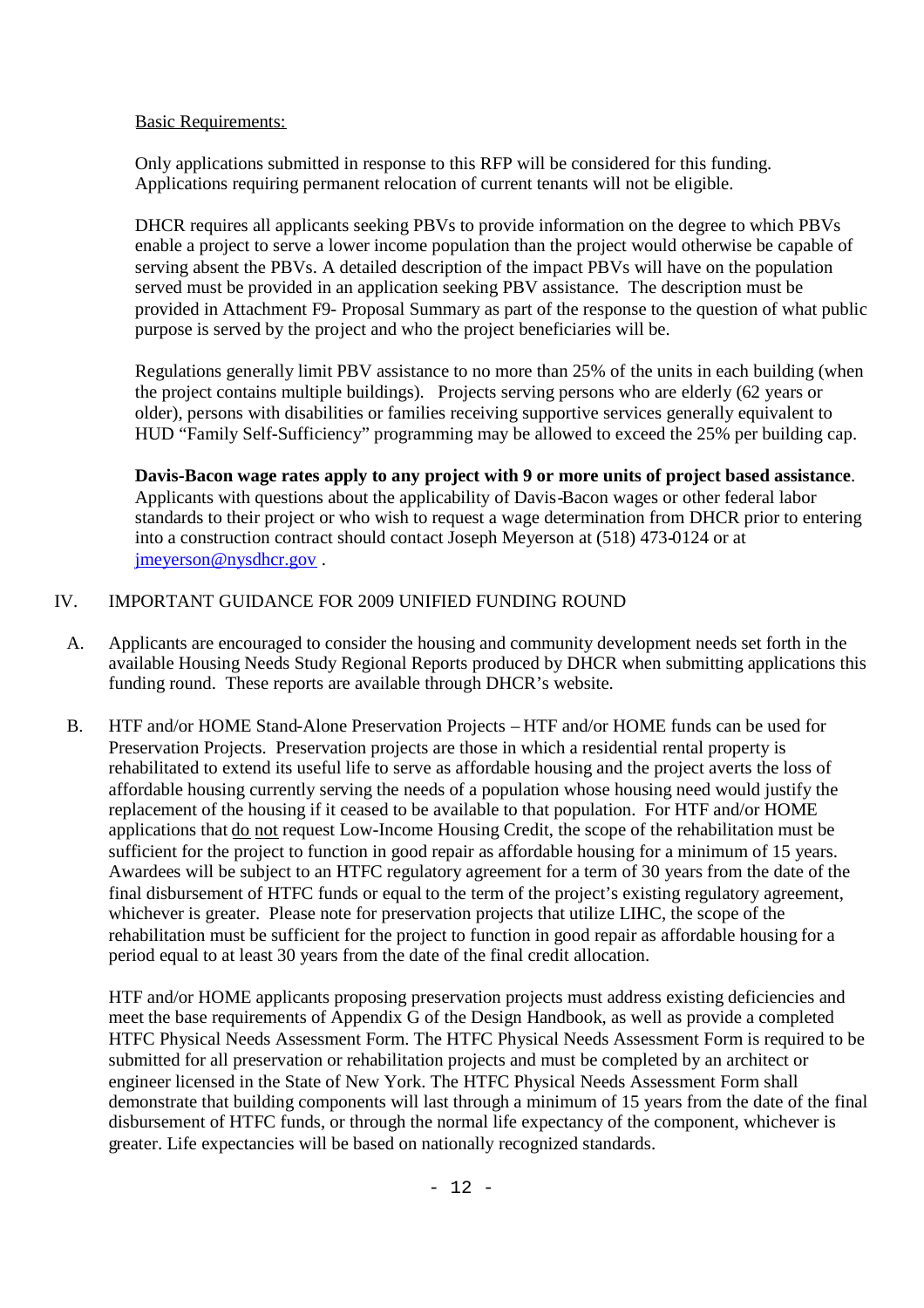In this round, HTF and/or HOME standalone preservation project applications will be evaluated as a group and will only be evaluated against other preservation project applications. Preference in awarding HTF and/or HOME funds will be given to preservation project applications demonstrating that: an immediate need exists for the replacement of major building systems or components or the funding would help avert the imminent loss of affordable housing. Preference will also be given to applications that use no more than 25% of an HTF request toward the acquisition costs of the project.

Applicants proposing the rehabilitation of a project currently regulated by HTFC must continue to fund operating and replacement reserves at the levels required by the current HTFC regulatory agreement or, if no HTFC regulatory agreement is in place, at the amount required for non-preservation projects. DHCR will consider the capitalization of replacement reserves where necessary to ensure that the project has a sufficient reserve balance to address the necessary replacement of project systems and components for a minimum of 15 years.

All applicants for preservations projects located in areas subject to a Systems Benefit Charge (SBC) on utility bills will be, if awarded, required to participate in and meet the energy efficiency standards of the New York State Energy and Research Development Authority's Multifamily Building Performance Program or the New York Energy Star Labeled Homes Program.

Applicants for preservation projects outside areas subject to the SBC will be required to provide evidence of anticipated energy savings as described in the Energy Efficiency Initiative scoring on Page 31 of this RFP.

- C. General Requirements for Funding Round
	- 1. Replacement Reserve Requirements

Operating budgets for non-preservation projects requesting HTF and/or HOME must provide an annual contribution to the replacement reserve equal to .50 percent of the total construction cost (including builder's fees), up to a maximum of \$800 per unit for family projects or \$400 per unit annually for elderly projects, unless otherwise approved by HTFC/DHCR. LIHC/SLIHC standalone projects must provide for an annual replacement reserve contribution of \$250/per unit for new construction developments for seniors and \$300 per unit for new construction of family developments and all rehabilitation projects. Please refer to the RFP section B above for preservation project reserve requirements.

2. Market Study/Market Analysis Requirements

All applicants must provide a market analysis or a professional market study. Please see Section 5.06 of the Capital Programs Manual (CPM) for specific market analysis and market study requirements. Professional market studies must be prepared by a DHCR pre-qualified market analyst in accordance with the guidelines detailed in the CPM. A listing of pre-qualified market analysts can be found on the DHCR website: www.nysdhcr.gov/Funding.

## LIHC/SLIHC Projects

**All** applications for projects requesting LIHC or SLIHC must include a professional market study prepared by a DHCR pre-qualified market analyst or, in the case of projects located in the City of New York, a market analysis utilizing data from the New York City Rent Guidelines Board Report.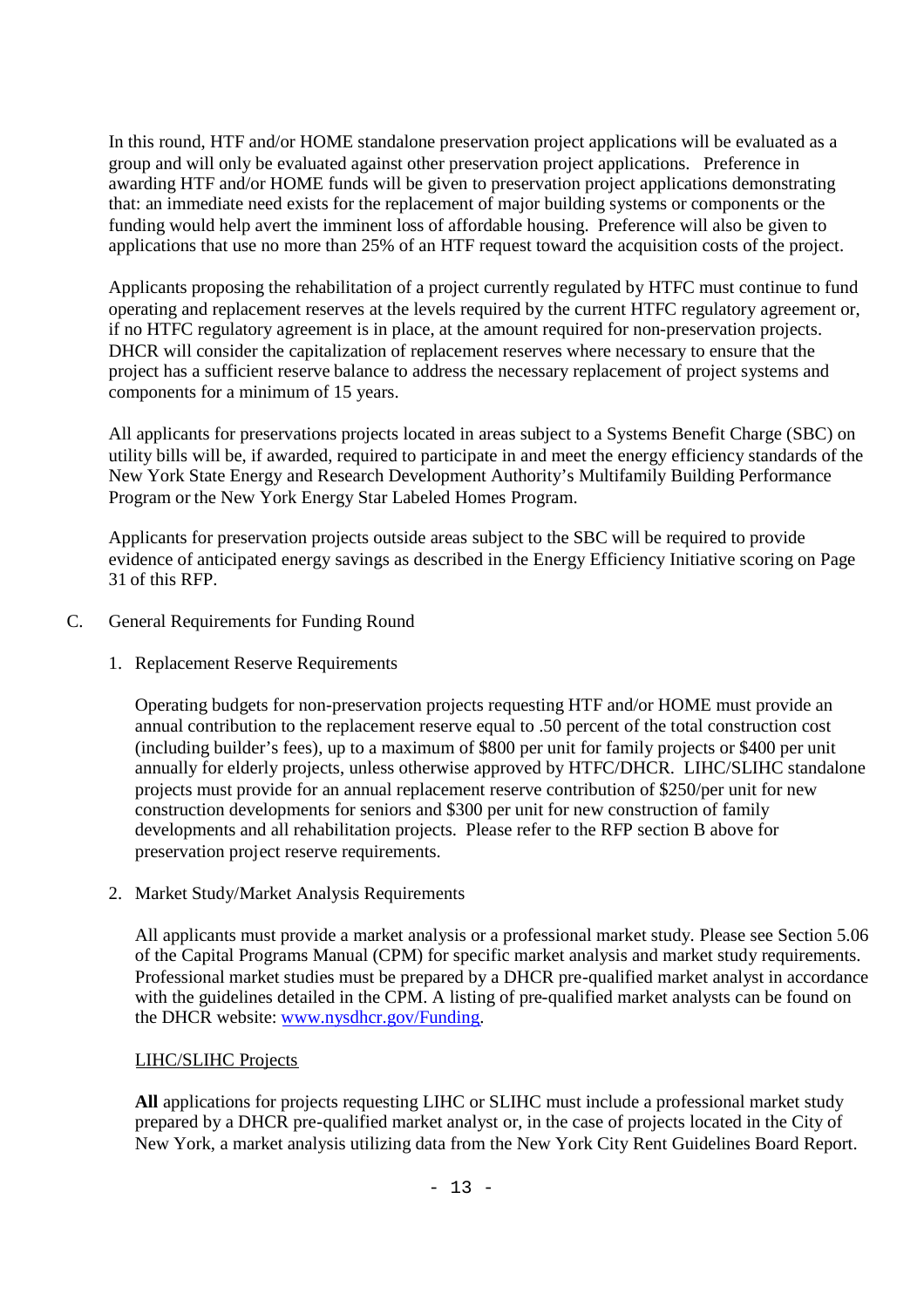### Projects with more than 15 units:

Any new construction project of over 15 units will require the submission of a **professional market study** or, in the case of projects located in the City of New York, a market analysis utilizing data from the New York City Rent Guidelines Board Report.

HTF and/or HOME stand-alone preservation projects located outside of the City of New York involving the rehabilitation of existing, occupied housing, may submit a **market analysis** rather than a professional market study, if the project's average occupancy for the twelve months prior to application submission is 90% or greater, HTF/HOME preservation project applications must include documentation of the project's most current monthly rent roll, two year project occupancy history, and income-qualified waitlist in the application Attachment D-5, "Preservation Project Information". If the project's average occupancy for the twelve months prior to application is below 90%, a professional market study is required.

### Projects of 15 units or less

Projects of 15 units or less may submit a **market analysis.** For projects involving the preservation of existing, occupied housing, the application **must include** documentation of the project's most current monthly rent roll, two year project occupancy history and incomequalified wait list in the application Attachment D-5 "Preservation Project Information". If the project occupancy rate is below 90%, the analysis must address the probable cause(s) of the vacancy problem and how the proposed rehabilitation will improve occupancy levels.

### Co-operative and Condominium Projects

All projects proposing the construction of a co-operative or a condominium will require the submission of a professional market study demonstrating that a market exists for the proposed project.

3. NYSERDA Energy Efficiency - The LIHC, HTF, HOME and SLIHC rating criteria provide scoring incentives for applicants who propose to participate in and meet the energy efficiency standards of the New York State Energy Research and Development Authority's Multifamily Building Performance Program or the New York Energy Star Labeled Homes Program or equivalent energy efficiency standards.

Prospective applicants should contact NYSERDA for financing and technical assistance for owners improving energy efficiency in newly constructed housing and rehabilitated multifamily buildings. For more information and specific program requirements, call NYSERDA at 1-877-NY-SMART or email NewConstruction@trcsolutions.com.

- 4. HOME and/or HTF stand-alone awards to not-for-profit applicants may be structured as a 0% deferred loan with a 30-year term if used to finance a preservation project.
- 5. Applications which propose using more than twenty-five percent of the HTF request for acquisition costs will be considered for award only if the applicant demonstrates that there is a significant risk that the project will no longer be affordable to low-income persons.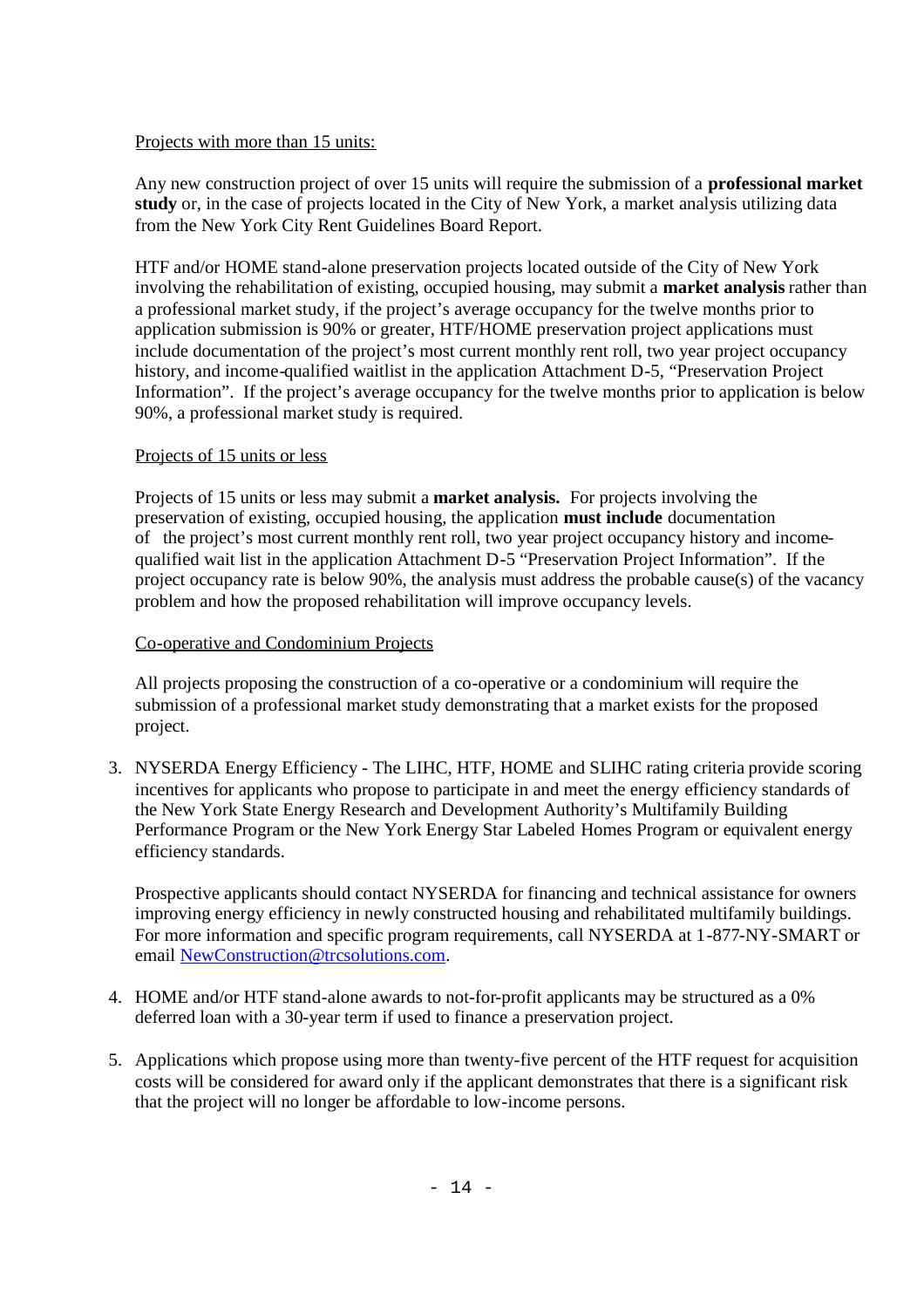- 6. For standalone HTF and/or HOME funded projects, no more than 10% of the HTF or HOME funds may be used for payment of a developer fee.
- D. New York/New York III Supportive Housing Agreement

HTFC strongly encourages the submission of applications that include units to be developed in accordance with the New York/New York III Supportive Housing Agreement (NY/NY III). Joint technical assistance with New York City and State agencies responsible for operating funding will be available for applicants interested in this initiative. Interested applicants are encouraged to contact HTFC/DHCR prior to application submission for additional technical assistance regarding the availability of operating assistance. For more information about NY/NY III, applicants should contact Lisa Irizarry at LIrizarry@nysdhcr.gov or (518) 474-9658.

## Background:

The NY/NY III agreement was signed by New York State (State) and the City of New York (City) on November 3, 2005. Under this agreement, the State and City committed to develop 9,000 units of supportive housing within New York City over the next ten years. For purposes of the NY/NY III agreement, "supportive housing" is defined as a pairing of rental assistance and supportive services in either a building constructed or renovated for this purpose (defined as congregate) or in scattered site apartments acquired for the purposes of housing.

The primary purpose of this Agreement is a commitment by the State and City to increase the supportive housing capacity within New York City targeted to homeless persons. The parties agree to fund both the capital and on-going operating expenses of the supportive housing.

## DHCR's Role:

As signatory to the agreement, DHCR is charged as a capital funding agency for housing for the following chronically homeless, or at serious risk of becoming chronically homeless, persons (the State and New York City agencies providing funds are identified after each population):

- Persons who suffer from serious and persistent mental illness (NYS Office of Mental Health)
- Single adults with a substance abuse disorder (NYS Office of Alcoholism and Substance Abuse Services and the NYC Department of Health and Mental Hygiene)
- Persons living with HIV/AIDS (NYC Human Resources Administration)
- Families in which the head of the household suffers from a substance abuse disorder (NYS Office ofAlcoholism and Substance Abuse Services), a disabling medical condition or HIV/AIDS (NYS Office of Temporary and Disability Assistance and NYC Department of Health and Mental Hygiene)

This RFP encourages applications serving one or more of the above populations. Supportive housing may be a portion of a building also targeting non NY/NY III populations. Operating expenses for NY/NY III populations will be funded by the appropriate State or City agencies. These agencies, and contacts for each, are identified below: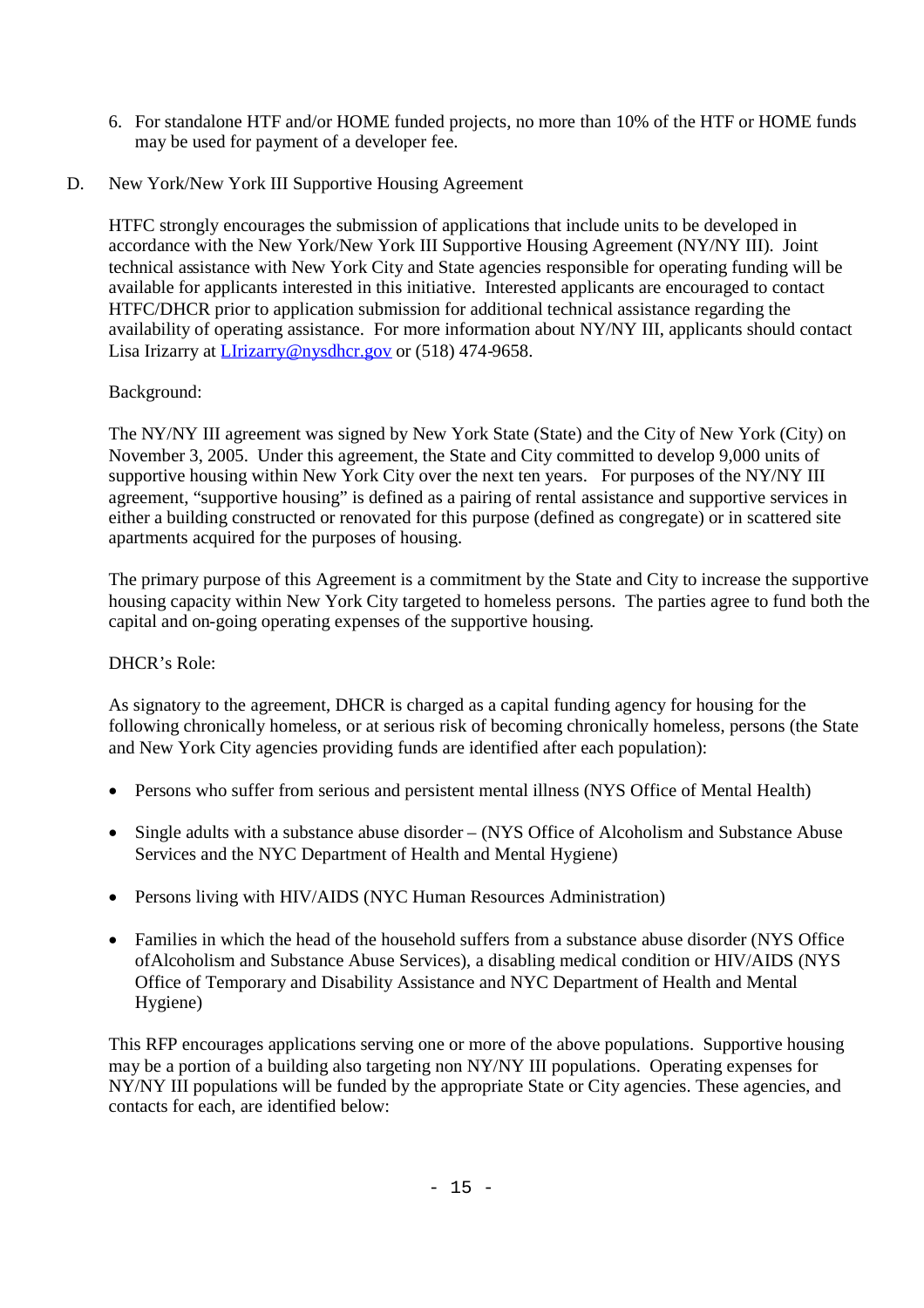New York State Office of Mental Health Michael R. Newman (518) 474-5191 corgmrn@omh.state.ny.us

New York State Department of Health AIDS Institute Elizabeth Foster (518) 474-8162 ewf01@health.state.ny.us

NYS Office of Alcoholism and Substance Abuse Services William Panepinto (518) 457-6206 billpanepinto@OASAS.state.ny.us

NYS Office of Temporary and Disability Assistance Scott Edwards (518) 473-2588 scott.edwards@OTDA.state.ny.us

NYC Human Resources Administration (HRA) - HIV/AIDS Services Administration (HASA) Matthew Brune (212) 620-4644 mbrune@hra.nyc.gov

NYC Department of Health and Mental Hygiene Karen L. Mankin, Contracting Officer (212) 219-5873 kmankin@health.nyc.gov

## SEED MONEY/TECHNICAL ASSISTANCE:

A. Seed Money

Seed money from the HTF or HOME Programs projects is only available to not-for-profit organizations that have been in operation for at least one year with a full-time staff. Seed money is limited to \$5,000 per unit and a maximum amount of \$45,000 for the entire project.

Seed money is available to assess the feasibility of a potential project and/or retain professional services to assist in applying for capital project funding. To receive an award, a project must meet program eligibility and rating criteria.

Please see Sections 2.01.03.H, 2.05.03.B, and 3.09 of the Capital Programs Manual for more information on the programmatic and eligibility criteria and submission requirements for seed money projects.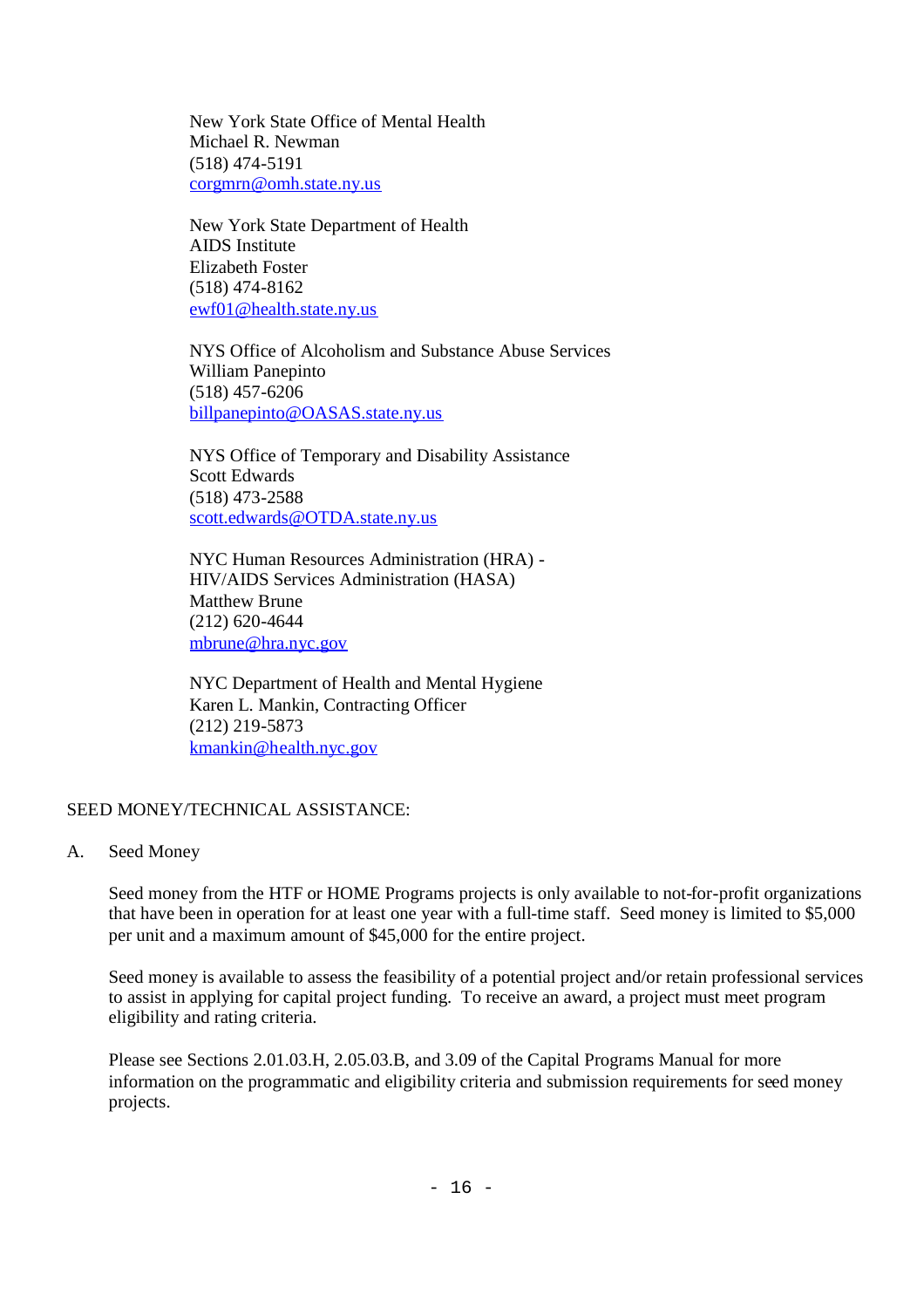B. Technical Assistance

Applicants are encouraged to request technical assistance at any time from the appropriate DHCR Regional Office to discuss a project that may result in an application, or a project that may require additional assistance. Applicants are eligible for assistance provided by either DHCR regional staff or a consultant hired by HTFC.

C. Regional Office Service Areas

Any questions regarding this RFP or the application process should be directed to the Regional Office that serves the county in which the proposed project is located. A list of Regional Offices and the counties served is provided at the end of this RFP.

### OPEN WINDOW PROGRAMS

Applications which request funds only from one or more of the following programs available under the Open Window Review Process may be submitted at any time. However, applications that propose the use of SLIHC, UI or RARP with HTF, HOME and/or LIHC funding must be received by 5:00 P.M., February 11, 2009. HTFC/DHCR expects to notify applicants requesting funds from only Open Window programs of the outcome of the review process within 60 days of the date of receipt of a complete application.

Applicants seeking both HWF funds and NYS Housing Finance Agency (HFA) bond financing through the open window process may submit a joint application to both HTFC and HFA using the CD Online HWF/HFA joint application on the DHCR website at any time. Applicants may also use the Word/Excel version of the HWF/HFA joint application also available from the DHCR website.

Applicants who are applying for SLIHC, UI, RARP, or Small Projects Program standalone projects (not in combination with LIHC, HTF or HOME funds) may apply for these programs at any time of the year until the date of notice that all available funds are committed.

Applications for the following Open Window programs are available at: www.nysdhcr.gov through the "Forms & Applications" link.

A. Homes for Working Families (HWF) Program

Subject to the availability of appropriations, HTFC expects to make approximately \$7 million available under the Home for Working Families (HWF) Program.

HWF applicants also seeking NYS Housing Finance Agency tax-exempt bonds, 4% tax credits and subsidy funds may submit a joint application to HFA and HTFC using the CD Online application available at the DHCR website. Applicants may make a special request, based on demonstrated need, for DHCR approval to utilize a Word/Excel fillable paper application in lieu of CD Online. Requests must be submitted in writing no less than 30 days prior to submitting an application.

Under this program, HWF financing of up to \$35,000 per HWF-assisted unit outside of New York City and up to \$45,000 per assisted unit in New York City is provided to applications selected for funding to finance the substantial rehabilitation or new construction of affordable rental housing for families and/or senior citizens in which more than 50 percent of the project cost is financed with tax-exempt bonds allocated from the State's Private Activity Bond Volume Cap (issued pursuant to Section 42 and 142 of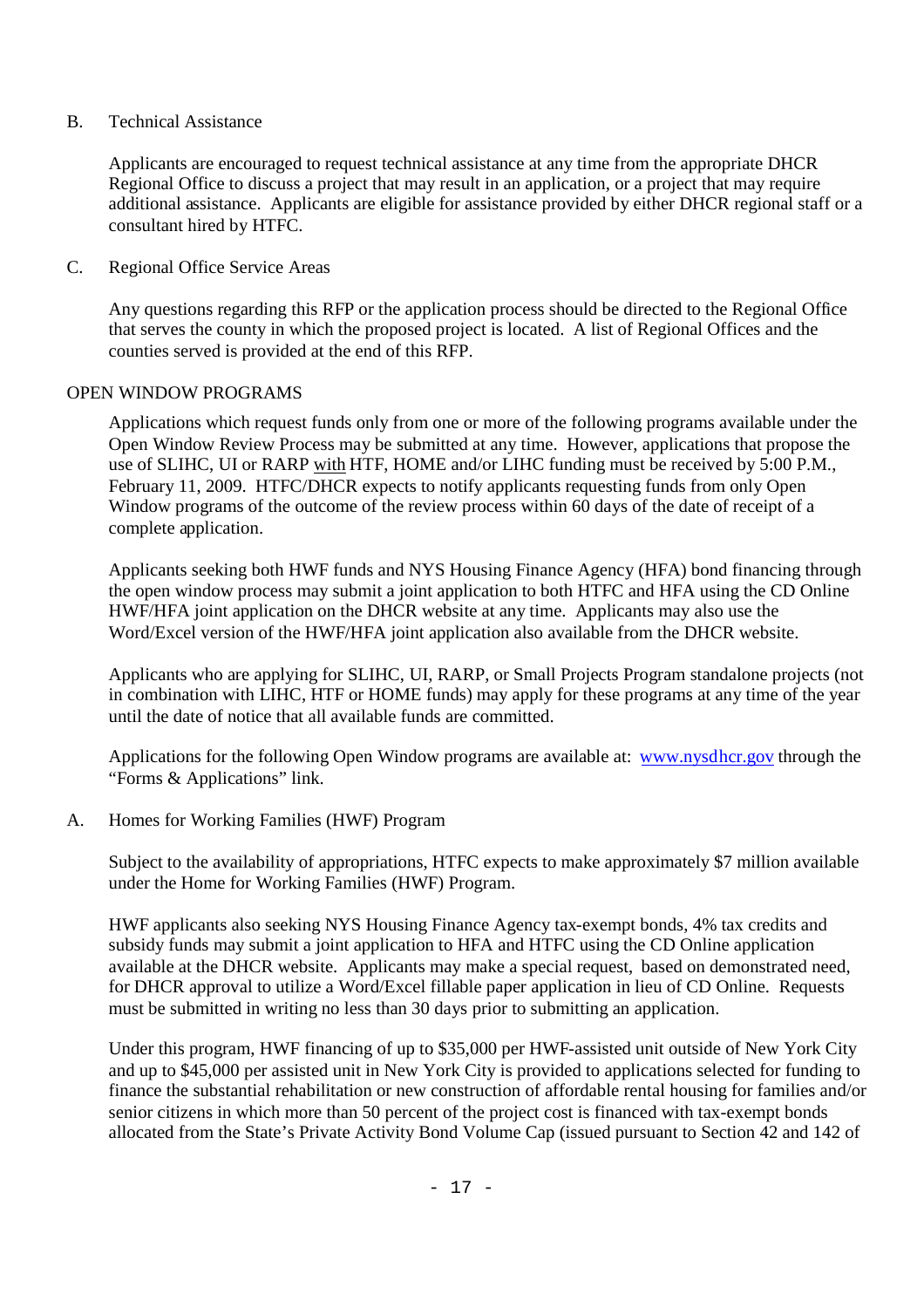the Code). The bond allocation enables the project to receive an allocation of 4 percent "as-of-right" low-income housing credit. Requests for HWF are capped at \$3.5 million per project, with preference given to applications requesting less than the maximum HWF award per unit.

Applicants must secure the necessary allocation of tax-exempt bonds separately through a public authority serving as an issuer. Such issuers include the New York State Housing Finance Agency, the New York City Housing Development Corporation, and the Dormitory Authority of the State of New York in conjunction with the NYS Office of Mental Health, local industrial development agencies and local public housing authorities.

While 100% of the HWF-assisted units are expected to meet LIHC restricted rent requirements (pursuant to Section 42 of the Code), up to 20% of the overall project units may be affordable to households with incomes above 60% of area median income provided the units are financed by other sources. The NYS Low-Income Housing Tax Credit Program (SLIHC) may be utilized as a source of financing for units serving households with incomes between 61% and 90% of area median.

The total amount of funds available depends on HWF program appropriations HTF reserves the right to review an application requesting HTF, HOME or HWF program funds as an application for funding under any of these programs whose eligibility criteria are met.

B. New York State Low-Income Housing Tax Credit (SLIHC) Program

Subject to authorization, approximately \$4 million is expected to be available for SLIHC reservations. Applications requesting SLIHC may not request more than \$750,000 per project. All reservations of SLIHC will be made in compliance with the QAP and the SLIHC regulations.

The maximum amount of annual SLIHC allocation per unit that may be requested is \$20,000. Applications which include units to be assisted by both LIHC and SLIHC may request up to the per unit credit allocation maximum under each program for those specific units.

SLIHC provides a dollar-for-dollar reduction in certain New York State taxes to investors in qualified low-income housing which meets the requirements of Article 2-A of the Public Housing Law and which also has received an allocation under the criteria and procedures established in the New York State Low-Income Housing Tax Credit Program Regulations, Section 2040.14. The SLIHC Regulation is included with the 2009 Unified Funding Materials.

The SLIHC Program is basically the same as the federal LIHC program **except program eligibility is set to assist households earning up to 90% of the area median income rather than the 60% standard of the federal LIHC program.** The SLIHC program requires that at least 40% of the units must be set aside for households whose income is at or below 90% of the area median income. For project applications proposing SLIHC financing only, no more than 40% of the project units assisted by SLIHC can serve households with incomes at or below 60% of AMI. For applications requesting both LIHC and SLIHC financing, there is no minimum percentage requirement for the number of such units that will serve households above 60% of AMI. However, applicants contemplating this approach should consider the added difficulty of finding investors for both the federal and state tax credit in light of current market conditions.

Applications requesting SLIHC will be rated pursuant to the scoring criteria set forth in the SLIHC Regulations. While the SLIHC scoring criteria is substantially synchronized with the LIHC scoring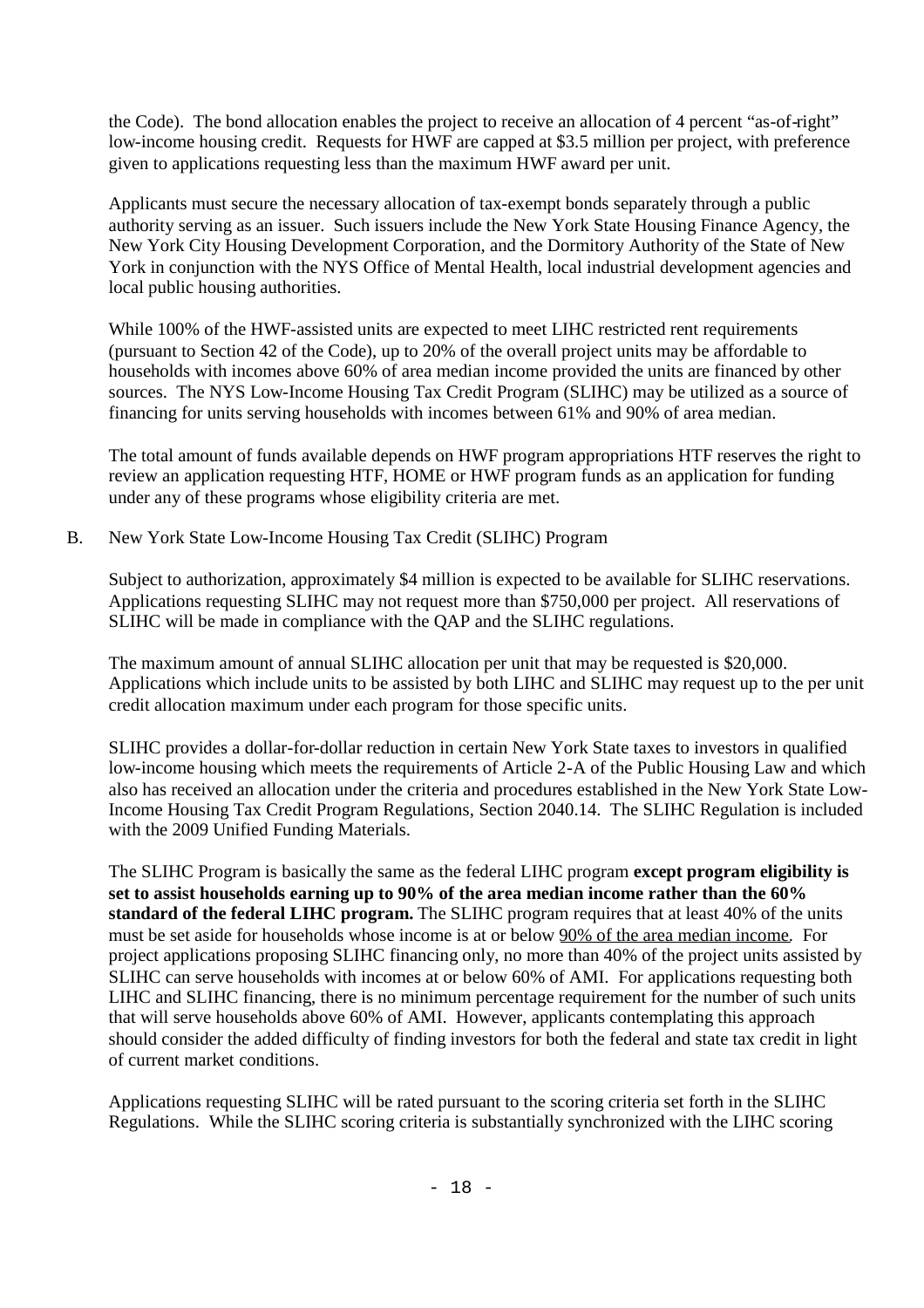criteria, the SLIHC scoring provides an additional preference for projects which will serve households with a range of income levels.

C. Urban Initiatives (UI) and Rural Area Revitalization Projects (RARP) Programs

Applicants who wish to request only UI or RARP funds may do so at any time through a separate Notice of Funding Availability which is available on the DHCR website (www.nysdhcr.gov) through the "Funding" and "Forms and Applications" link. If UI or RARP is requested in combination with LIHC, HTF and/or HOME, applications must be submitted by no later than 5:00 P.M, February 11, 2009.

D. Small Projects Program (SPP)

HTFC has made \$5 million in HTF program funds available for residential projects (new construction or rehabilitation) of 15 or fewer units which do not rely on State or federal tax credits as a source of financing and which are sponsored, developed and owned by not-for-profit organizations. One of the primary purposes of these funds will be to develop applicant capacity in real estate development. HTFC has developed a simplified application and review process for applicants requesting only Small Project Program funds.

Small Projects Program applications are accepted year round and HTFC expects to notify applicants of its decision within 60 days of receipt of a complete application. The Small Projects application is available on the DHCR website (www.nysdhcr.gov) through the "Forms and Applications" link.

### VII. EVALUATION AND SELECTION CRITERIA

A. General Review Criteria:

All projects will be selected through a competitive process. To the extent feasible, HTFC will allocate resources to meet housing needs and achieve a geographic distribution of funding across the State. When making awards, HTFC will take into consideration the following objectives, including but not limited to: preservation of affordable housing, community revitalization, green building technologies and practices, and collaboration with other governmental agencies.

Applications that propose quality housing that most efficiently provide the greatest number of units for the longest period of time for the lowest-income New Yorkers, and which respond to a strategy to address housing needs, will have the greatest likelihood of being selected.

All awards made as a result of this RFP must be in conformance with the State's Consolidated Plan and further one of its Strategic Plan objectives. The Consolidated Plan Strategic objectives are available using the "Publications" link on the DHCR website (www.nysdhcr.gov).

Applicants that receive a HTF program award should be aware that the award may be claimed as a matching project for the purposes of the HOME Program and that this may impose additional requirements on the project.

B. Equal Employment Opportunity/Minority and Women Owned Business

Under Article 15A of the New York State Executive Law, all award recipients and their contractors are required to comply with the equal employment opportunity provisions of Section 312 of that Article in any instance in which an award of funds includes state-funded construction costs in excess of \$100,000.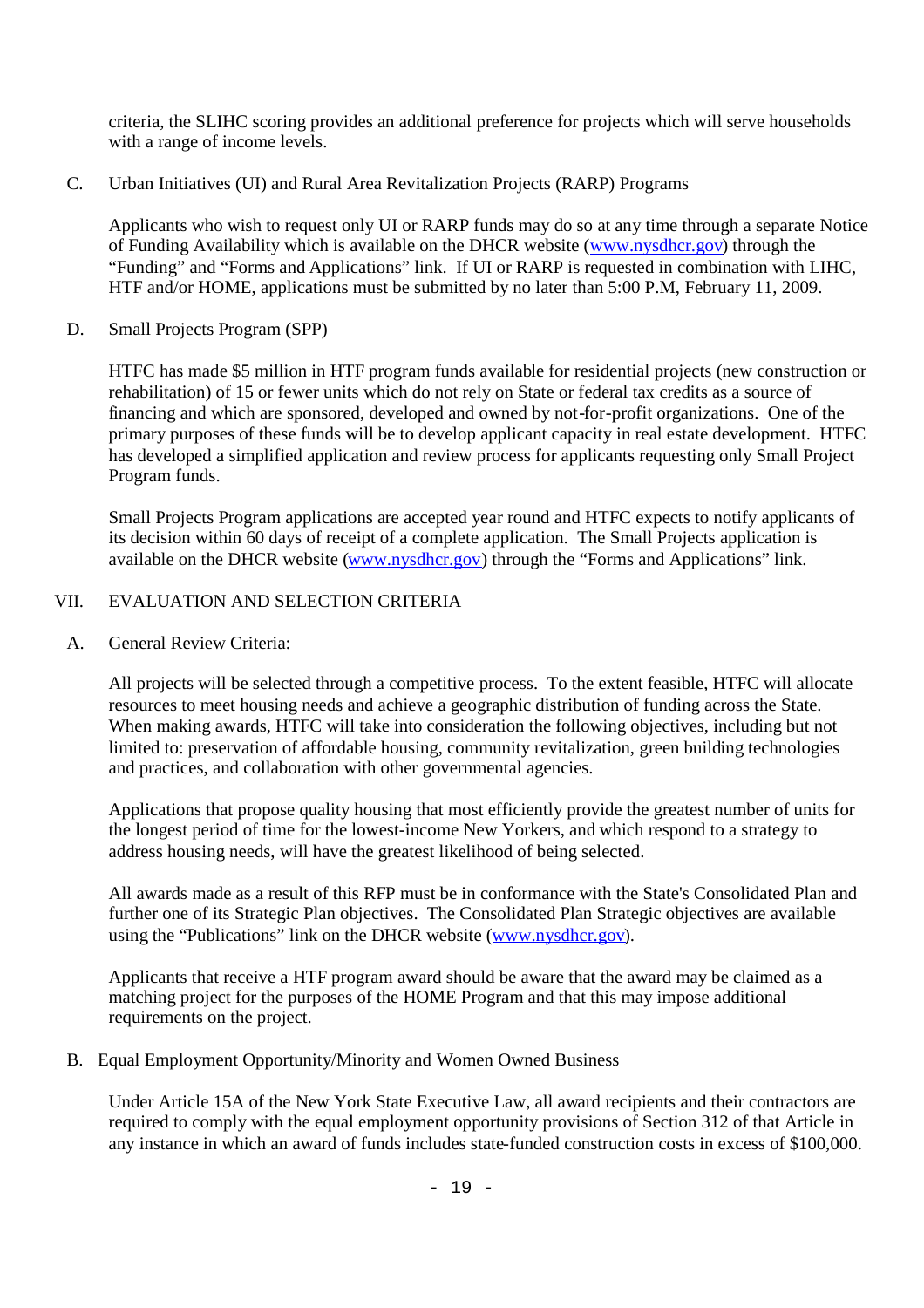Preference will be given to applicants that include a New York State certified Minority Women-Owned Business Enterprise as a member of the development team.

Also, all contractors and awardees are required to make affirmative efforts to ensure that New York State Certified Minority and Women-Owned Business Enterprises are afforded opportunities for meaningful participation in projects funded by HTFC pursuant to Section 313 of the Article.

C. Applicant Past Performance

An applicant's past and current performance in State programs and contracts, including their performance under Article 15A of the New York State Executive Law, will be considered in reviewing, rating and ranking its application. HTFC reserves the right to not issue an award to any applicant if it has been determined that the applicant is not in compliance with existing State contracts and has not taken satisfactory steps to remedy such non-compliance.

- D. Application Processing Steps
	- 1. Application Receipt

Applications are assigned an identification number and undergo a series of reviews depending upon the type(s) of assistance and the program(s) from which the funds are requested.

2. Completeness Review

Applicants who submit incomplete applications will be notified by fax or by email, within 10 business days from the deadline for applications. Applicants will then have 10 business days from the date of first receipt of the notification to provide all missing or incomplete documentation.

Applications deemed incomplete after this time period will not be reviewed further and the applicant will receive an Application Review Letter listing all missing or incomplete items. An incomplete application is one that is missing required Exhibits and/or Attachments or that contains unsigned certifications.

Application exhibits and attachments used primarily for rating purposes will not be requested in a Notice of Incomplete Application.

If an application is deemed complete, but the content fails to address application questions, is inconsistent, or fails to comply with instructions, its evaluation will be compromised, possibly affecting rating and ranking decisions to the detriment of the applicant.

**Note:** HTFC in its sole discretion will discontinue processing of those applications determined to be substantially incomplete. Substantially incomplete applications are those in which 30% or more of the required exhibits and attachments are missing from the initial application submission. HTFC will also consider to be substantially incomplete any site-specific application which does not include acceptable evidence of site control or a market study/ market analysis. At the sole discretion of DHCR/HTFC, processing will be discontinued for any application which does not include either of these required documents based on review of the initial application submission. Further information on acceptable forms of site control and market studies/market analyses is included in the Project Application instructions and Section 5 of the CPM.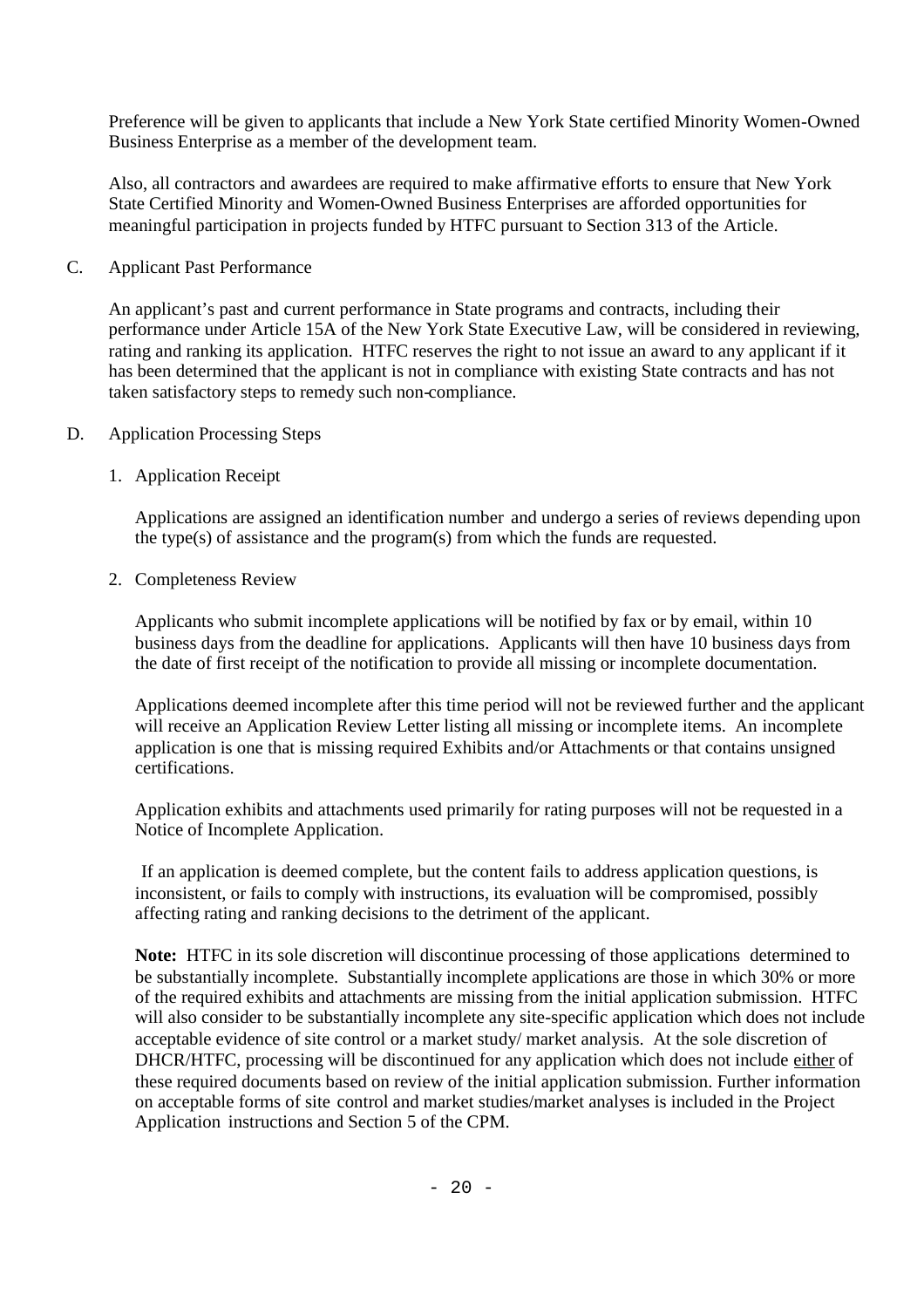# 3. Eligibility Review

Applications are reviewed according to the criteria in the eligibility matrix on the following pages. The HWF Program has the same eligibility criteria as the HTF program. The eligibility of an application for the programmatic initiative is based upon the eligibility of the application under the program(s) requested in the application and the terms outlined in this RFP.

**Applications that fail to meet all of the eligibility criteria will not be reviewed further,** and an Application Review Letter will be sent to the applicant, indicating that the application is ineligible and specifying the reason(s) for ineligibility. **HTF Eligibility Review Matrix**

| Category | <b>HOME</b>                                                                                                                                                                                                                                         | <b>HTF</b> and<br><b>HWF</b>                                                                                                                                                                                                                                                                                                                                                                                                                                                                                                                                                                                                                                                                                                                                                       | <b>LIHC</b> and <b>SLIHC</b>                                                                                                                                                             | <b>UI/RARP</b>                                                                                                                                                                                    |
|----------|-----------------------------------------------------------------------------------------------------------------------------------------------------------------------------------------------------------------------------------------------------|------------------------------------------------------------------------------------------------------------------------------------------------------------------------------------------------------------------------------------------------------------------------------------------------------------------------------------------------------------------------------------------------------------------------------------------------------------------------------------------------------------------------------------------------------------------------------------------------------------------------------------------------------------------------------------------------------------------------------------------------------------------------------------|------------------------------------------------------------------------------------------------------------------------------------------------------------------------------------------|---------------------------------------------------------------------------------------------------------------------------------------------------------------------------------------------------|
| Project  | Residential only; new<br>construction, substantial<br>or moderate<br>rehabilitation.<br>(Applicants requesting<br>home ownership or<br>tenant-based rental<br>assistance must apply as<br>Local Program<br>Administrators under a<br>separate RFP). | Residential only: rental,<br>cooperatives or<br>condominiums provided<br>that up to 10% of an HTF<br>award may be used for<br>costs associated with a<br>community service<br>facility. New<br>construction,<br>rehabilitation, conversion,<br>distressed occupied<br>residential properties the<br>rehabilitation of which<br>would preserve affordable<br>housing serving a<br>population whose housing<br>need would justify its<br>replacement if it ceased to<br>be available; projects with<br>fewer than three units<br>where project creates an<br>additional unit.<br>Residential buildings to be<br>rehabilitated may be<br>vacant, underutilized or<br>distressed; non-residential<br>space to be converted<br>must be underutilized or<br>vacant prior to application. | Residential only or<br>residential with<br><b>Community Service</b><br>Facility (LIHC only); new<br>construction, building<br>acquisition with<br>rehabilitation, and<br>rehabilitation. | Residential, commercial,<br>public facilities,<br>community, civic,<br>cultural establishments.<br>Applicants must have an<br>ownership interest in the<br>project during the<br>contract period. |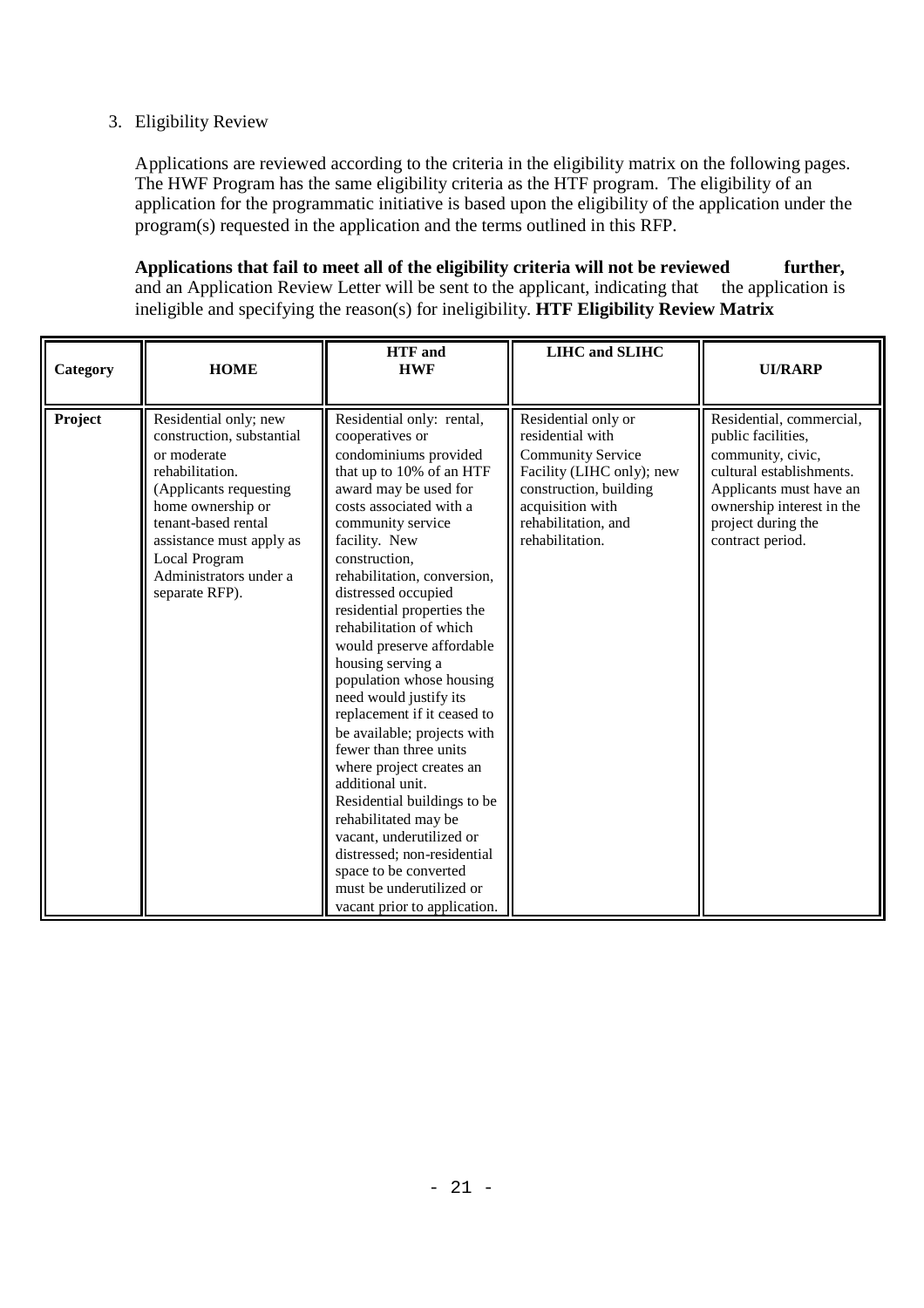| Category     | <b>HOME</b>                                                                                                                                                                                                                                                                                                                                                                                                                                                                    | <b>HTF</b> and<br><b>HWF</b>                                                                                                                                                                                                                                                                                                                                                                                                                                                                                                                                                                                                                                                                                                                                                                                                            | <b>LIHC</b> and <b>SLIHC</b>                                                                                                                                                                                                                                                                                                                                                                                                                                                                                                                                                                                                                                                                                                                                                                                                                                                                                                                                                        | <b>UI/RARP</b>                                                                                                                                                                                                                         |
|--------------|--------------------------------------------------------------------------------------------------------------------------------------------------------------------------------------------------------------------------------------------------------------------------------------------------------------------------------------------------------------------------------------------------------------------------------------------------------------------------------|-----------------------------------------------------------------------------------------------------------------------------------------------------------------------------------------------------------------------------------------------------------------------------------------------------------------------------------------------------------------------------------------------------------------------------------------------------------------------------------------------------------------------------------------------------------------------------------------------------------------------------------------------------------------------------------------------------------------------------------------------------------------------------------------------------------------------------------------|-------------------------------------------------------------------------------------------------------------------------------------------------------------------------------------------------------------------------------------------------------------------------------------------------------------------------------------------------------------------------------------------------------------------------------------------------------------------------------------------------------------------------------------------------------------------------------------------------------------------------------------------------------------------------------------------------------------------------------------------------------------------------------------------------------------------------------------------------------------------------------------------------------------------------------------------------------------------------------------|----------------------------------------------------------------------------------------------------------------------------------------------------------------------------------------------------------------------------------------|
| <b>Costs</b> | Any customary<br>development hard costs,<br>acquisition, related soft<br>costs or relocation costs.<br>If more than one source<br>of HOME funds, total<br>HOME funds from all<br>participating jurisdictions<br>must be within published<br>HOME subsidy limits.<br>Applications requesting<br>HOME funding for<br>projects may request up<br>to \$2.0 million, with<br>additional amounts<br>available for projects that<br>meet criteria outlined on<br>page 10 of this RFP. | Actual and necessary cost<br>of construction,<br>rehabilitation, conversion,<br>customary hard cost and<br>related soft cost, excluding<br>administrative fees and<br>capitalization of operating<br>reserves. No more than<br>50% of award for<br>acquisition. Maximum<br>HTF \$125,000/unit. For<br>HWF, the maximum of<br>\$35,000/ unit<br>(\$45,000/unit in New<br>York City); 10% of<br>HTF/HWF award may be<br>used for a Community<br>Service Facility.<br>Applicants may request<br>up to \$2.0 million in HTF<br>funding per project, with<br>additional amounts<br>available for projects that<br>meet criteria outlined on<br>page 8 of this RFP.<br>Requests for HWF are<br>capped at \$3.5 million per<br>project, with preference<br>given to applications<br>requesting less than the<br>maximum HWF award<br>per unit. | Actual and necessary cost<br>of construction, building<br>acquisition and/or<br>rehabilitation, customary<br>hard cost and related soft<br>costs excluding the<br>expense associated with<br>syndication of the Credits.<br>Requests may not exceed<br>\$22,000 of LIHC per unit<br>or \$20,000 of SLIHC per<br>unit.<br>However, a request for<br>both credit programs can<br>each go to the per unit<br>limit.<br>The maximum amount of<br>annual credit allocation<br>that may be requested per<br>project is \$1,430,000.<br>However, applications for<br>projects in which 50% or<br>more of the units will serve<br>large families (households<br>with 5 or more persons) by<br>including units with three<br>or more bedrooms or serve<br>persons with special needs<br>as listed in the Unified<br><b>Funding Reference</b><br>Materials 2009, may<br>request up to \$1,650,000.<br>Applications requesting<br>SLIHC may not request<br>more than \$750,000 per<br>project. | Maximum grant amount<br>for a UI project is<br>\$100,000 and the<br>maximum grant amount<br>for a RARP project is<br>\$200,000 for the<br>acquisition, construction,<br>rehabilitation,<br>preservation or<br>improvement of projects. |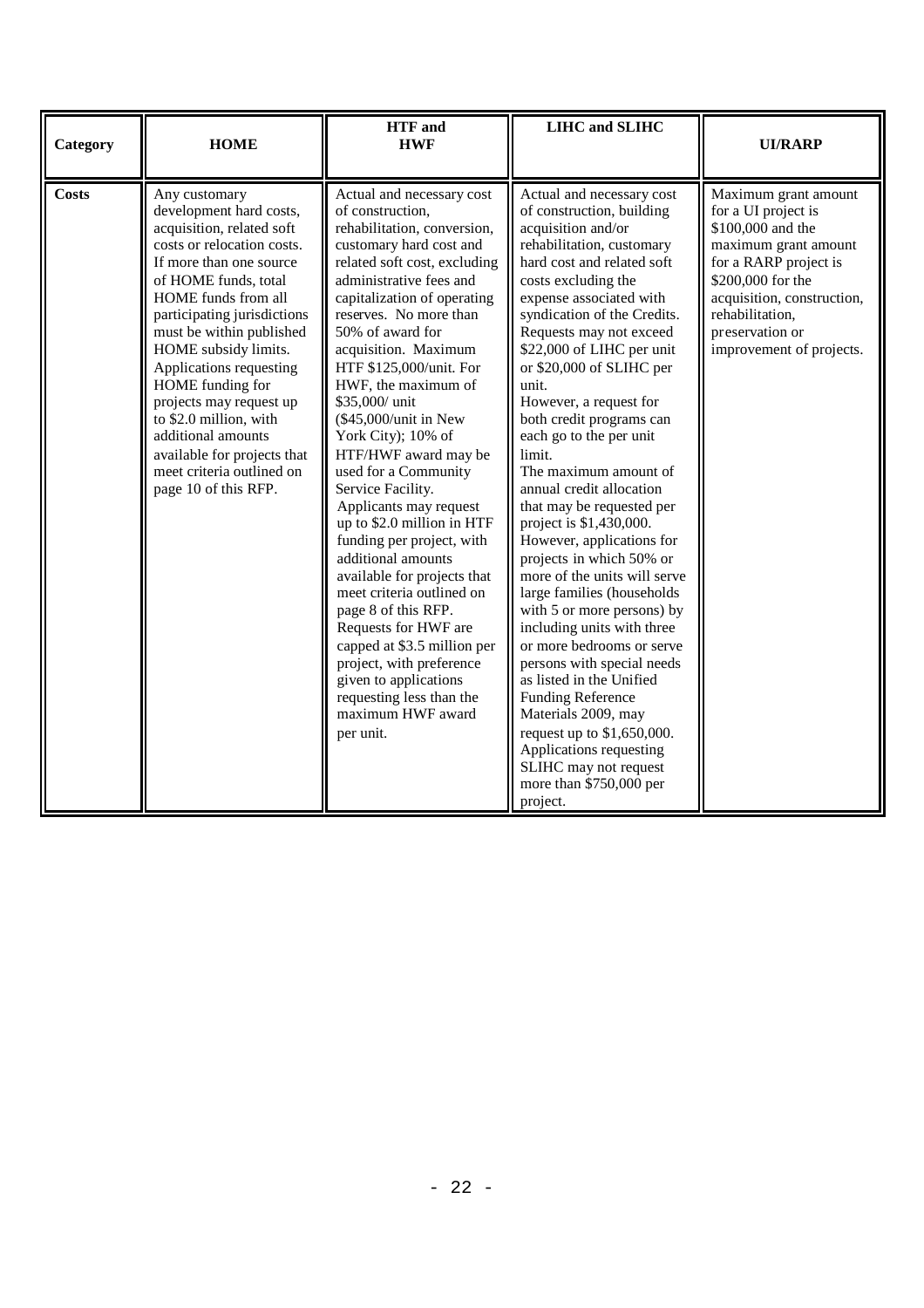| <b>Occupants</b> | All HOME funds must<br>benefit households at or<br>below 80% of area<br>median income; 90% of<br>all rental units must<br>benefit households with<br>incomes at or below 60%<br>of area median income. | Low-income persons up to<br>80% of area median<br>income in New York City,<br>low-income persons up to<br>90% of area median<br>income in the areas of the<br><b>State outside New York</b><br>City. Preference for very<br>low-income persons (50%)<br>or less of area median<br>income). $*(1)$ | Low-income households<br>earning up to $60\%$ (90%)<br>for State Tax Credit) of<br>area median income. For a<br>project to be eligible for<br>LIHC allocation, it must<br>meet one of the following<br>income related occupancy<br>requirements: $1)$ 20% of<br>the units must be set aside<br>for households earning<br>50% or less of area median<br>income; $2)$ 40% of the<br>units must be set aside for<br>households earning 60% or<br>less of area median<br>income; or 3) $25\%$ of the<br>units must be set aside for<br>households earning 60% or<br>less of area median<br>income, where allowable<br>under the IRC (i.e., New<br>York City). | Occupancy or benefit<br>from complete projects is<br>limited to persons of low-<br>income as defined below:<br>UI: Persons or families<br>whose incomes do not<br>exceed 90% of the<br>median income of the<br>MSA in which the project<br>is located<br>RARP:<br>Persons and families<br>whose incomes do not<br>exceed 90% of median<br>income of the county in<br>which the project is<br>located. |
|------------------|--------------------------------------------------------------------------------------------------------------------------------------------------------------------------------------------------------|---------------------------------------------------------------------------------------------------------------------------------------------------------------------------------------------------------------------------------------------------------------------------------------------------|-----------------------------------------------------------------------------------------------------------------------------------------------------------------------------------------------------------------------------------------------------------------------------------------------------------------------------------------------------------------------------------------------------------------------------------------------------------------------------------------------------------------------------------------------------------------------------------------------------------------------------------------------------------|-------------------------------------------------------------------------------------------------------------------------------------------------------------------------------------------------------------------------------------------------------------------------------------------------------------------------------------------------------------------------------------------------------|
|------------------|--------------------------------------------------------------------------------------------------------------------------------------------------------------------------------------------------------|---------------------------------------------------------------------------------------------------------------------------------------------------------------------------------------------------------------------------------------------------------------------------------------------------|-----------------------------------------------------------------------------------------------------------------------------------------------------------------------------------------------------------------------------------------------------------------------------------------------------------------------------------------------------------------------------------------------------------------------------------------------------------------------------------------------------------------------------------------------------------------------------------------------------------------------------------------------------------|-------------------------------------------------------------------------------------------------------------------------------------------------------------------------------------------------------------------------------------------------------------------------------------------------------------------------------------------------------------------------------------------------------|

### **NOTE: HWF is subject to the eligibility requirements set forth in the HTF and LIHC columns except as noted below.**

\* (1) For HWF, 100% of HWF-assisted units must serve low-income persons up to 60% of area median income, although 20% of the overall project units may serve households above 60% of the area median income.

### 4. Rating Criteria

Applications which pass completeness and eligibility reviews are scored using the rating criteria for each program requested.

LIHC requests will be rated based on the criteria contained in DHCR's QAP, Section 2040.3(f), which include:

- i. Community Impact/Revitalization (15 points)
- ii. Financial Leveraging (13 points)
- iii. Sponsor Characteristics (10 points)
- iv. Green Building (10 points)
- v. Long Term Affordability (7 points)
- vi. Fully Accessible and Adapted, Move-in Ready Units (6 points)
- vii. Affordability (5 points)
- viii. Individuals with Children (5 points)
- ix. Energy Efficiency (5 points)
- x. Marketing Plan/Public Assistance (5 points)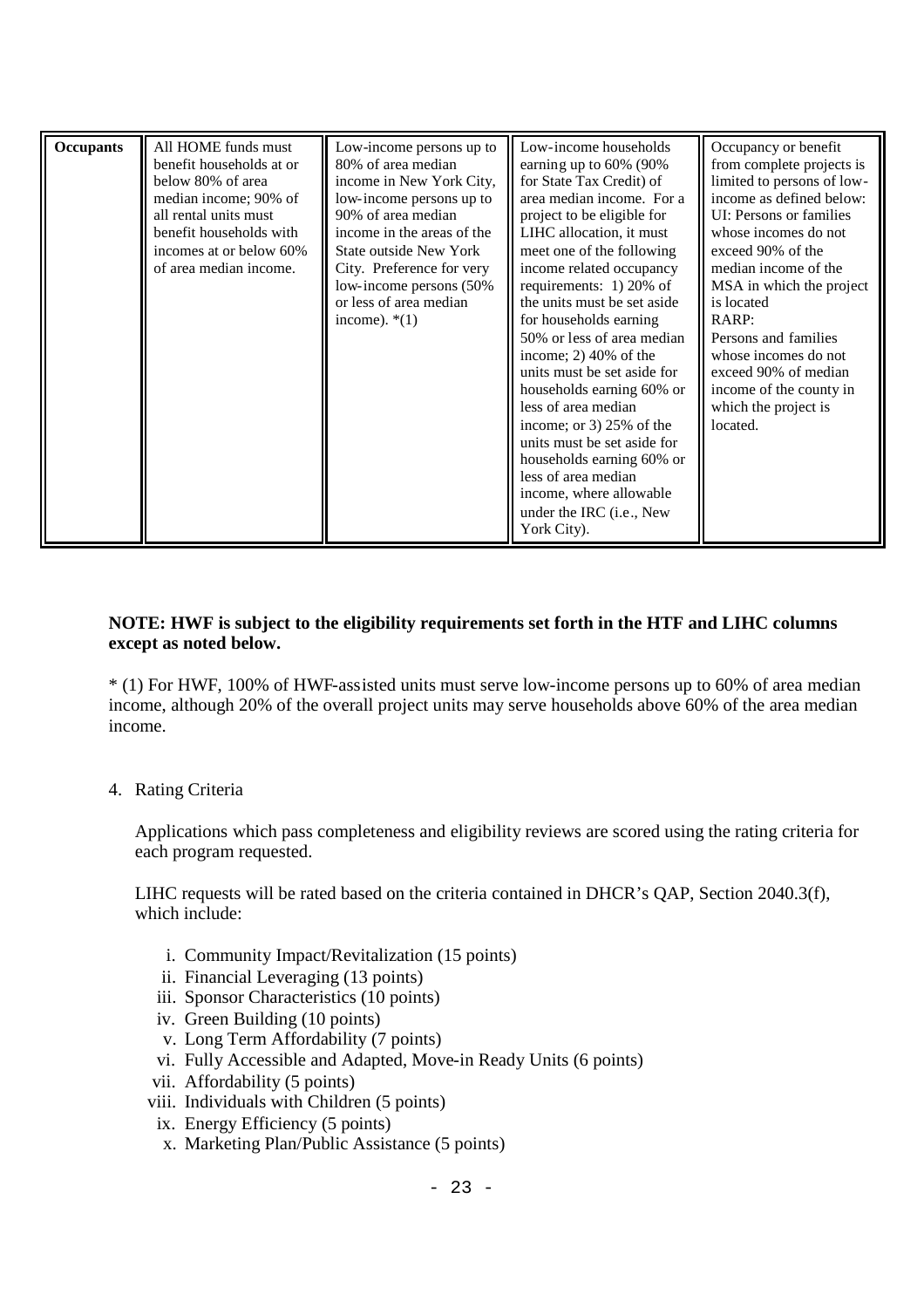- xi. Project Readiness (5 points)
- xii. Persons with Special Needs (5 points)
- xiii. Participation of Local Non-Profit Organizations (4 points)
- xiv. Mixed Income (3 points)
- xv. Project Amenities (2 points)

HTF and HOME requests will be rated based on the criteria listed in 4(i)-(xi) below.

SLIHC applications will be rated based on the criteria contained in the New York Sate Low-Income Housing Credit Regulation, Section 2040.14, which include:

- i. Community Impact/Revitalization (15 points)
- ii. Financial Leveraging (13 points)
- iii. Sponsor Characteristics (10 points)
- iv. Green Building (10 points)
- v. Long Term Affordability (7 points)
- vi. Fully Accessible and Adapted, Move-in Ready Units (6 points)
- vii. Affordability (5 points)
- viii. Individuals with Children (5 points)
- ix. Energy Efficiency (5 points)
- x. Marketing Plan/Public Assistance (5 points)
- xi. Project Readiness (5 points)
- xii. Persons with Special Needs (5 points)
- xiii. Participation of Local Non-Profit Organizations (4 points)
- xiv. Income Mixture (3 points)
- xv. Project Amenities (2 points)

HWF applications that pass completeness and eligibility reviews will not be scored but will undergo a technical evaluation which is described in Section 3.08 of the CPM.

UI and RARP requests will be rated based on the rating system summarized on the DHCR website (www.nysdhcr.gov) and accessible through the "Programs" link. UI and RARP requests which accompany a request for HTF, HOME, LIHC, SLIHC or HWF funding will be reviewed for eligibility only and will not be scored.

### **HTF/HOME Rating System**

### **i.** (20 points) Income Served

(1) (15 points) Affordability - Measures the extent to which the proposal targets households with incomes below the statutory maximum for the program. Projects that serve a weighted average income which is a minimum of five percent below the statutory maximum eligible income will receive the minimum points. Projects that serve a weighted average income at 35% of median income will receive the maximum points.

For HTF and HOME site-specific rental projects:

(2a) (5 points) Affordable Rents - Measures the extent to which the proposed project's gross rents are below the area Fair Market Rents (FMR). Compares project rents with area FMR according to the following point schedule: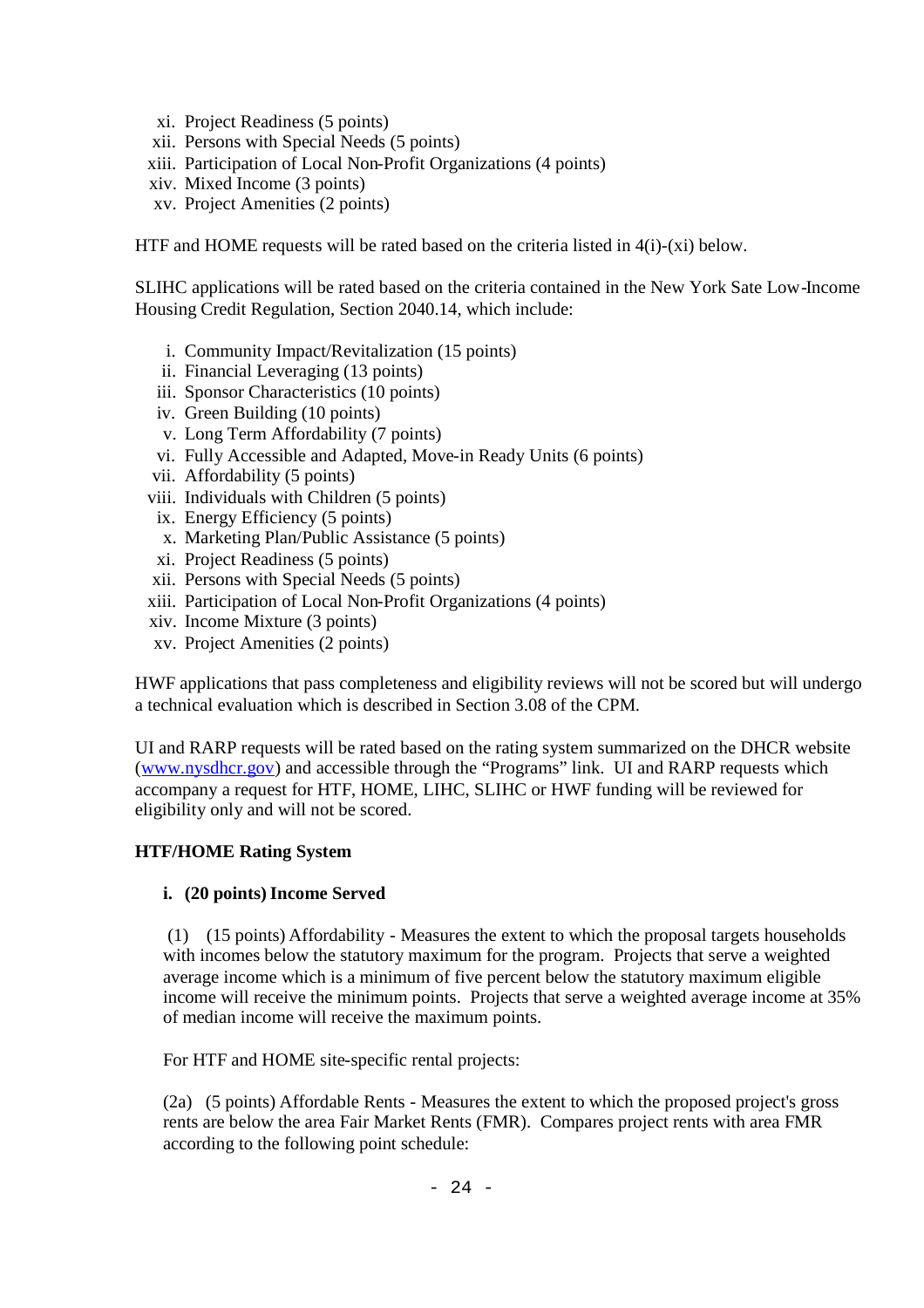| <b>Project Gross Rents</b> | Points                      |
|----------------------------|-----------------------------|
| Compared to FMR            |                             |
| $>5\%$ to 10% below FMR    | -1                          |
| $>10\%$ to 15% below FMR   | $\mathcal{D}_{\mathcal{A}}$ |
| $>15\%$ to 20% below FMR   | 3                           |
| $>20\%$ to 25% below FMR   | $\overline{4}$              |
| $>25\%$ below FMR          | $\overline{\mathcal{L}}$    |

OR For HTF or HOME site-specific cooperative and condominium projects:

(2b) (5 points) Affordable Owner Expenses - Measures the extent to which the proposed project owner's gross housing expenses (principal, interest, taxes, and insurance - PITI) compares to an adjusted FMR according to the following schedule (in consideration of additional expenses associated with home ownership, FMR will be adjusted by a factor of 1.3):

| PITI Compared to Adjusted FMR     | Points |
|-----------------------------------|--------|
| $>5\%$ to 10% below Adjusted FMR  |        |
| $>10\%$ to 15% below Adjusted FMR | 2      |
| $>15\%$ to 20% below Adjusted FMR | 3      |
| $>20\%$ to 25% below Adjusted FMR | 4      |
| $>25\%$ below Adjusted FMR        | 5      |

**ii. (20 points) Subsidy Cost** - Measures the present value of proposed project's per-unit annual subsidy cost to the State. Projects which cost the least and are regulated for the longest term will receive the most points. Reviewers will use a Unified Funding Subsidy Index to measure the per-unit cost against the length of time (regulatory term) that the units will remain affordable. The Index is adjusted to account for regional cost variations. It is also adjusted for bedroom size by using the following formula: for senior projects, the number of SRO's is multiplied by .75 and the number of one or more bedroom units is multiplied by 1.0; for non-senior/family projects, the number of SRO's is multiplied by .75, the number of one bedrooms is multiplied by 1.0, the number of two bedrooms is multiplied by 1.25, and the number of three or more bedroom units is multiplied by 1.50.

### **iii. Maximum of (15 points) Community Impact/Revitalization**

Scored on the extent the project provides affordable housing in an area that meets the following criteria:

(1) (5 points) Limited or no subsidized affordable housing production and an unmet demand for affordable housing in the past 10 years within the primary market area of the proposed location of the project.

(2) (5 points) Strong housing market as evidenced by a vacancy rate of less than 5 percent for comparable units in the primary market area.

(3) (5 points) The project is part of a comprehensive community revitalization plan which includes the use or reuse of existing buildings, which may include the historic rehabilitation of existing buildings, and addresses employment, education, cultural and recreational opportunities within the community.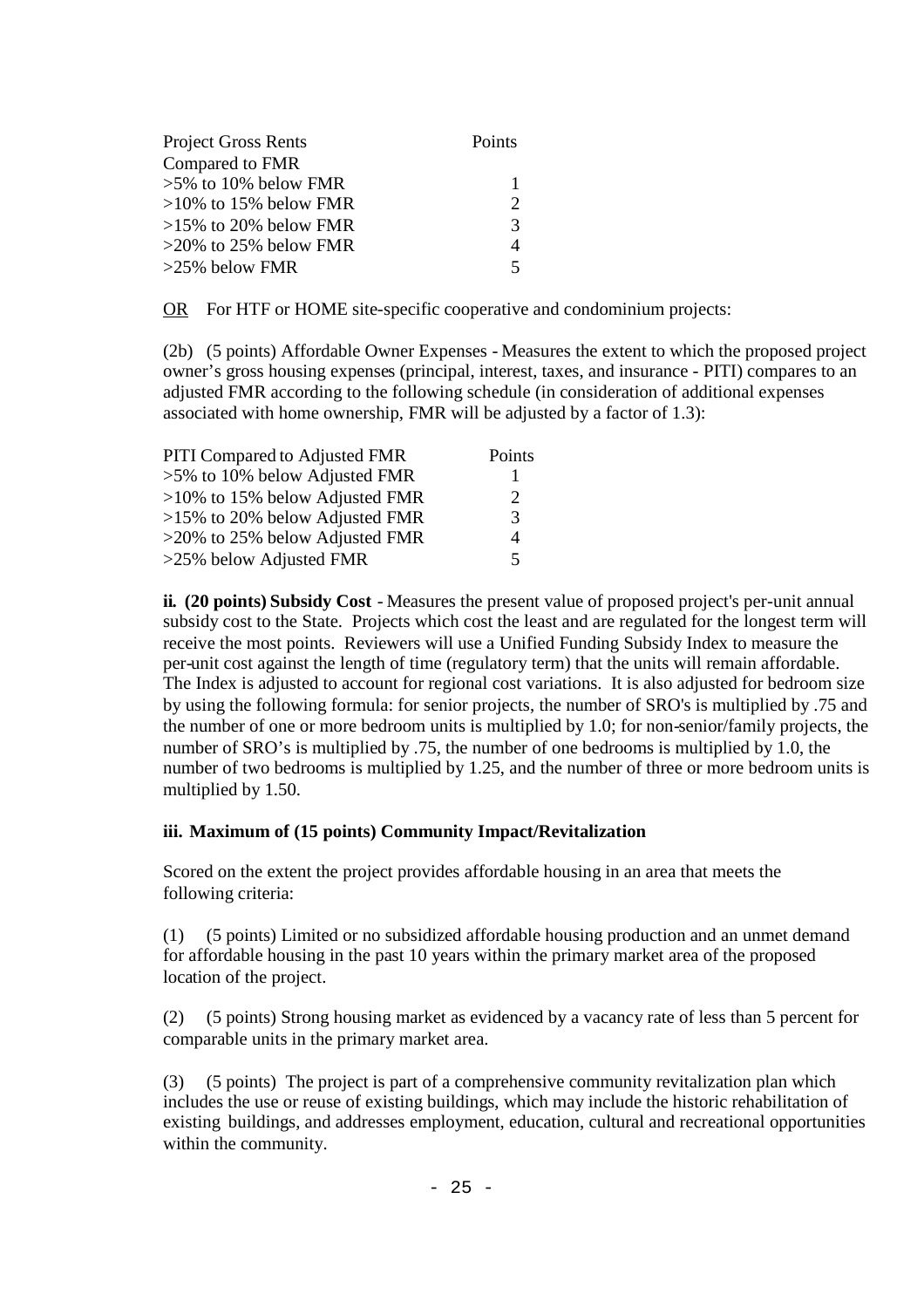(4) (5 points) Is supported by the implementation of significant measures including, but not l limited to, infrastructure improvements, real property tax relief and rezoning.

# **iv. (5 points) Leveraging**

(1) (3 points) Permanent Financing - Points are awarded based on the ratio of nongovernmental funds to be used for permanent financing to total project cost. Projects in which non-governmental sources finance 80% or more of total project costs (not including a deferred developer fee) will receive the most points.

(2) (2 points) Construction Financing - Measures the extent to which private lenders will be used for construction financing. Projects in which only non-governmental funds will be used for construction financing will receive the most points.

## **v. (10 points) Green Building Initiative**

(1) Up to seven (7) points will be awarded to an applicant who documents that their project will meet the mandatory criteria and standard criteria listed below. Points will be awarded according to the following schedule:

## Integrated Design Process - Mandatory

 Written development plan outlining the integrated design approach taken by the entire multidisciplinary development team including a qualified green design expert.

## Energy Efficiency - Mandatory

• Provide central heating and cooling plants with sealed combustion chamber; or individual HVAC units that include air conditioners, with sealed combustion chambers within each dwelling unit. No air conditioner sleeves will be permitted.

## Operations and Maintenance - Mandatory

- Building owner's maintenance manual;
- Occupant's manual or guide; and
- New resident orientation.

## Site Planning/Environmental Impacts – 1 point

- Surface water management plan Mandatory
- Phase I Environmental Site Assessment 1 point;

Location and Neighborhood Fabric – For this category the project will be scored in the following manner: Applicant completes a minimum of 4 criteria – 1 point; Applicant completes a minimum of 5 criteria – 2 points; and Applicant completes a minimum of 6 criteria – 3 points

• Smart site location in close proximity to existing development;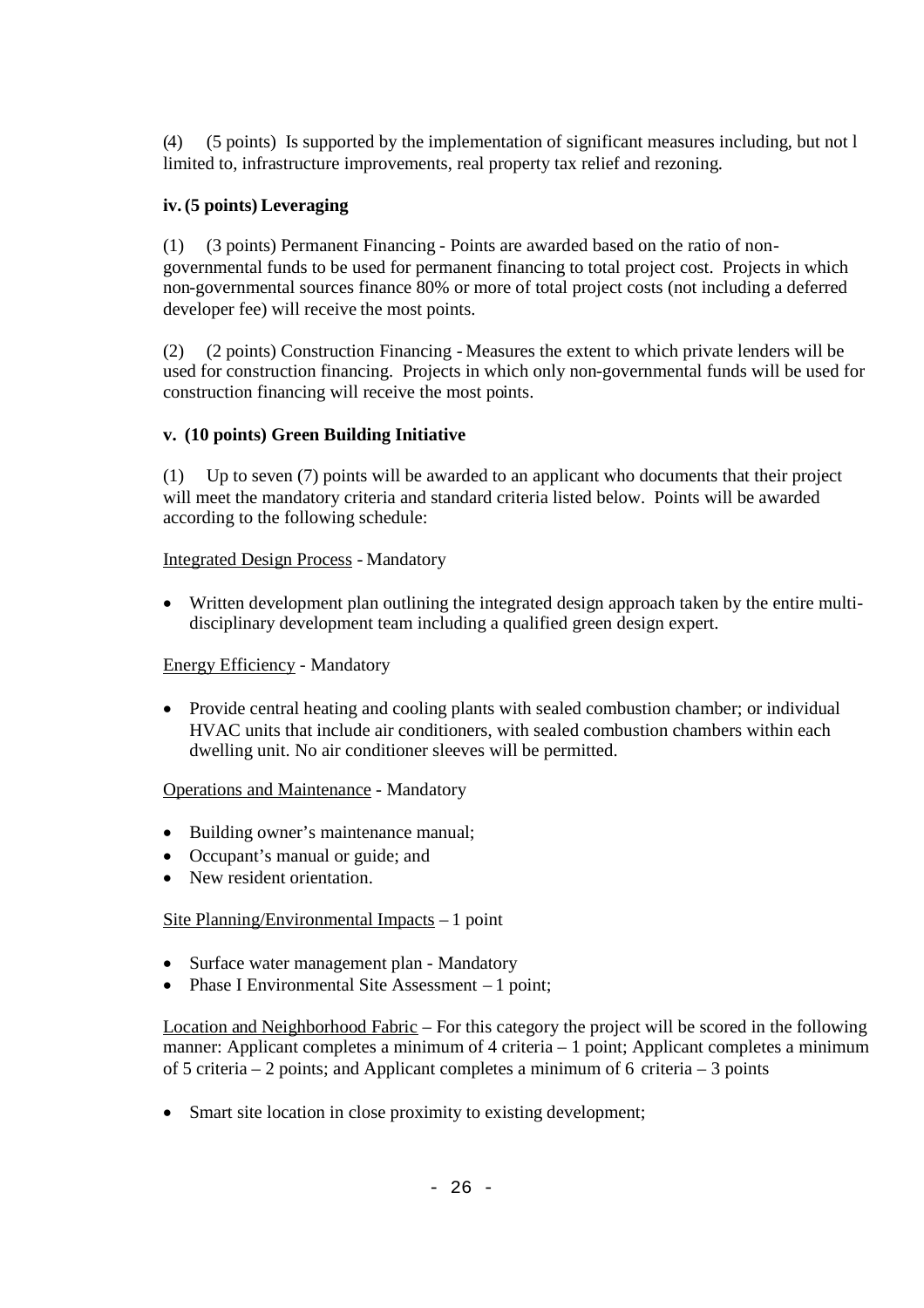- Smart site location that avoids sensitive environmental resources including wetlands, critical habitats, steep slopes, prime farmland and parkland;
- Smart site location in close proximity to community services and retail facilities;
- Smart site location in close proximity to public transit;
- Smart site location and orientation of the building to make the greatest use of passive solar heating/cooling (except rehabilitation or infill projects);
- Compact development that achieves densities of at least 15 units per acre for apartments, 10 for townhomes and 6 for detached/semi-detached houses (except rehabilitation or infill projects); or
- Sidewalks and suitable pathways to public spaces, open spaces and adjacent development to ensure walkable neighborhoods.

Healthy Living Environment - For this category the project will be scored in the following manner: Applicant completes a minimum of 7 criteria – 1 point; Applicant completes a minimum of 9 criteria – 2 points; and Applicant completes a minimum of 11 criteria – 3 points

- Low/no volatile organic compounds (VOC) paints, primers, adhesives and sealants;
- Formaldehyde-free composite wood or any composite wood containing urea-formaldehyde with exposed particleboard must be sealed;
- If providing floor coverings; use the Carpet and Rug Institute's Green Label certified (or equivalent) carpet and pad.
- Energy Star labeled bathroom fans that exhaust to the outdoors with a humidistat sensor or timer or continuous operation;
- Ventilation system for each unit providing 15 cubic feet per minute of fresh air per occupant;
- If included, size cooling equipment in accordance with the Air Conditioning Contractors of America Manual, Parts J and S;
- Tankless hot water heaters, or if using conventional hot water heaters, install in rooms with drains or catch pans piped to the exterior and with non-water sensitive floor coverings;
- Combustion sealed water heaters or heaters direct vented to the outside, if heater is located in a conditioned space;
- Cold water pipe insulation;
- Moisture-resistant materials in wet areas;
- Clothes dryers vented directly to the outside; or
- Integrated pest management.

(2) The Green Building Initiative also offers an opportunity to score three (3) points for any application which includes measures or practices which exceed the standard criteria outlined above. To qualify for the three additional points, applications must also propose projects that meet any one of the following criteria:

## Location and Neighborhood Fabric

• Development on a brownfield, grayfield or adaptive reuse site;

### Energy Efficiency

• Installation of photovoltaic (PV) panels or other acceptable alternative energy measures to provide at least 10% of the project's estimated electricity demand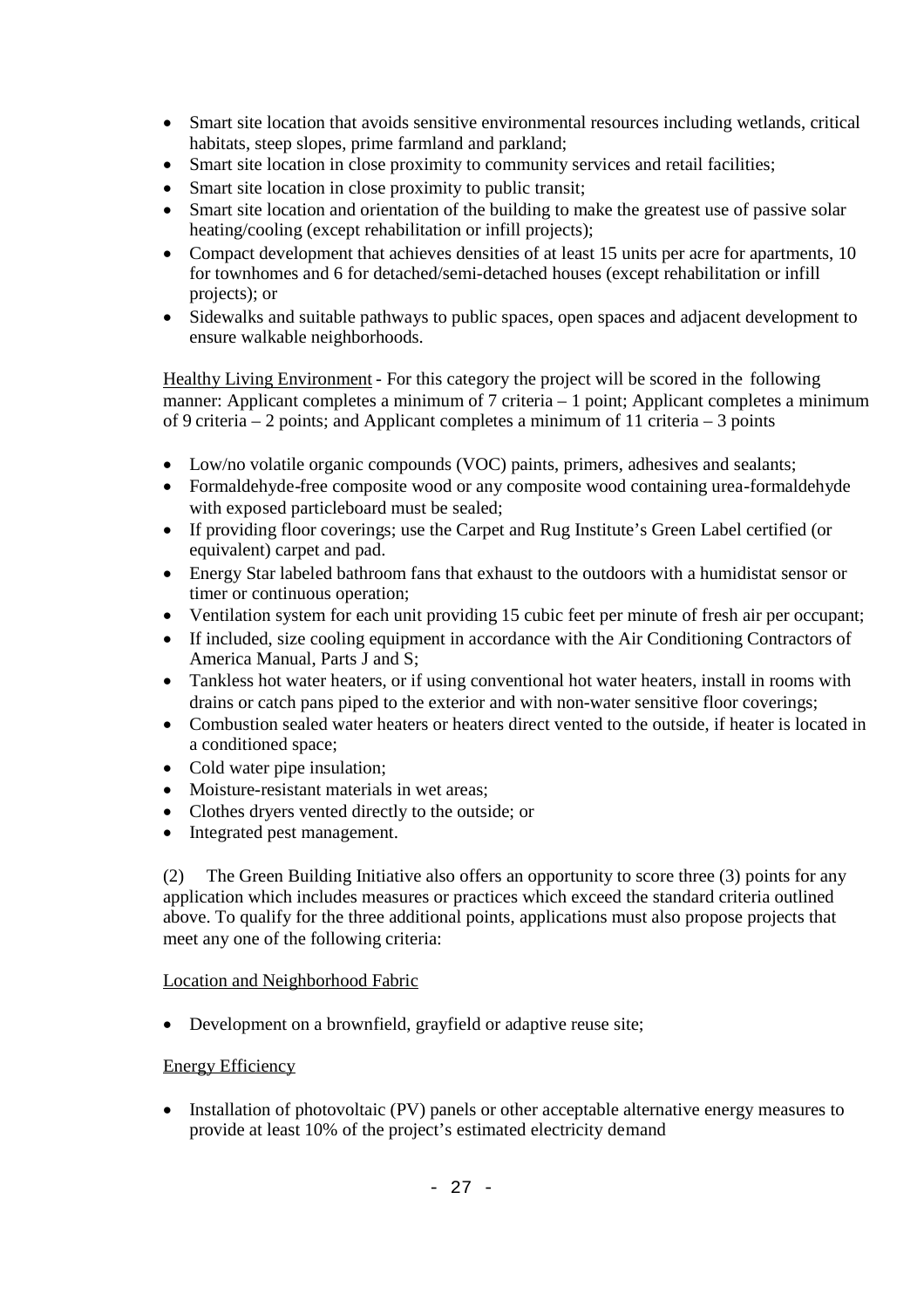### Materials Beneficial to the Environment

- Construction waste sent to the landfill is reduced by 25%;
- Use of 25% total recycled content building materials in project construction;
- Use at least 50% (by cost) wood products and materials that are certified in accordance with the Forest Stewardship Council, salvaged wood or engineered framing materials;
- Use water-permeable materials in 40% or more of walkways and 40% or more of paved parking areas (proposed materials must not conflict with accessibility requirements); or
- Use a) Energy Star-compliant and high-emissive roofing for the entire roof or, install a "green" (vegetated) roof covering at least 50% of the roof; and b) light-colored/high-albedo materials and/or an open-grid pavement over at least 30% of the site's hardscaped area.

Specific information on all of the above criteria can be found in the DHCR Green Building Criteria Reference Manual. In addition, the Green Building Criteria Checklist, Attachment B9, must be completed and submitted with your application

**vi. (10 points) Energy Efficiency** – Applicants participating in one of the New York State Energy Research and Development Authority (NYSERDA) programs are eligible to receive a maximum of 10 points according to the following schedule:

### Multifamily Building Performance Program:

Applicant has proposed participation in this NYSERDA program and by doing so commits to meeting NYSERDA's energy efficiency standards – 5 points.

Applicant has submitted a signed contract between the Participant and a NYSERDA approved Performance Partner and such applicants will meet energy efficiency standards as established by NYSERDA – 10 points.

## Energy Star Labeled Homes Program:

Applicant has proposed participation in this NYSERDA program and by doing so commits to meeting NYSERDA's energy efficiency standards – 5 points.

Applicant has demonstrated that the project is designed to meet high efficiency guidelines required for certification as a New York ENERGY STAR labeled home – 10 points.

## Assisted/Home Performance Program:

Applicant has proposed participation in this NYSERDA program and by doing so commits to meeting NYSERDA's energy efficiency standards – 5 points.

Applicant has submitted a signed contract between the Participant and a Building Performance Institute certified contractor and by doing so commits to meeting NYSERDA's energy efficiency standards – 10 points.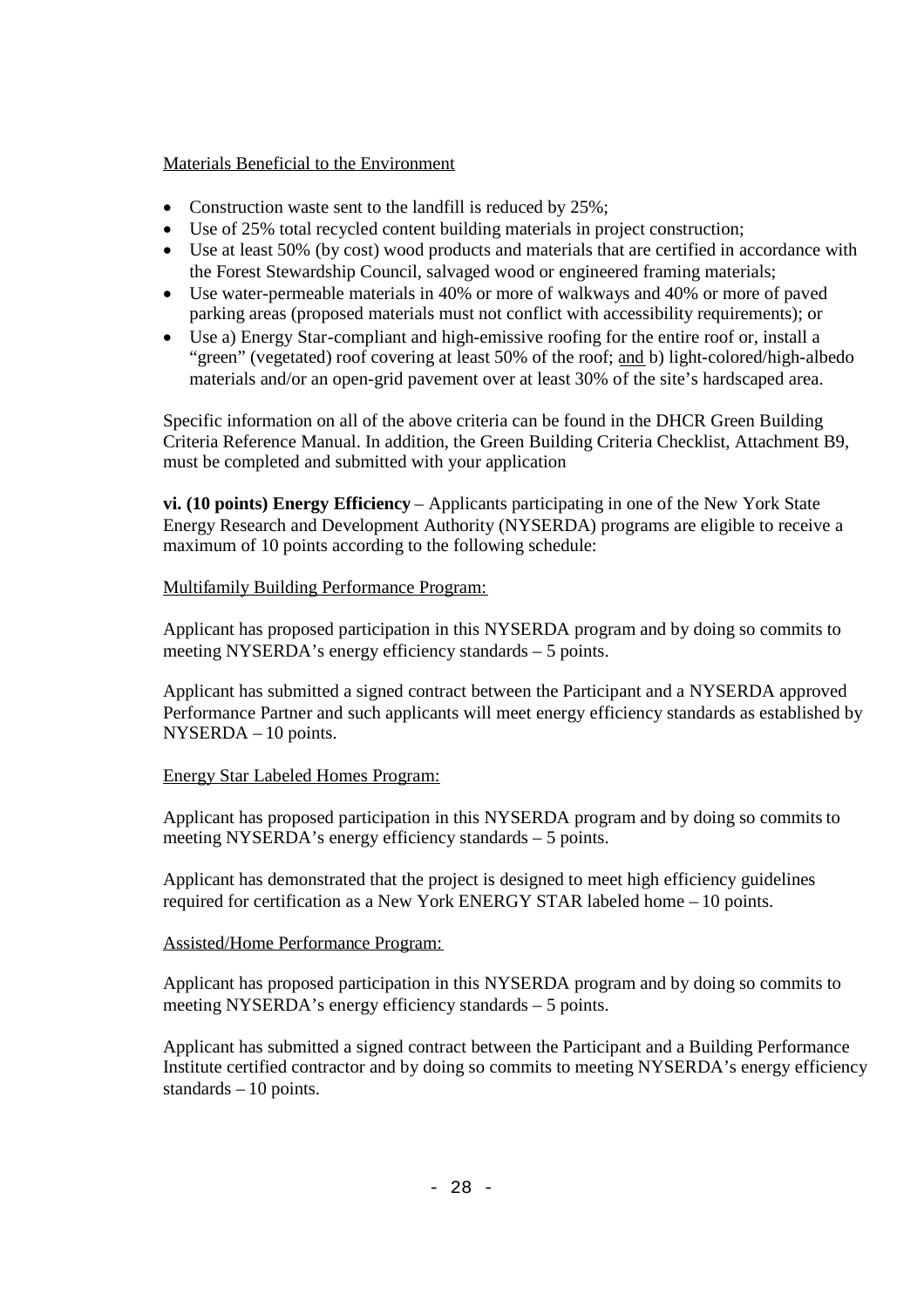In new construction, or substantial rehabilitation projects, applicants not eligible for participation in NYSERDA's programs, such as projects located in non-Systems Benefits Charge (SBC) areas, are also eligible to receive up to ten (10) points by submitting evidence that the energy efficiency of the project is 30% or greater than that required by the NYS Energy Conservation Code, as evidenced by the completion of the NYS version of REScheck (www.energycodes.gov). Note: NYSERDA technical assistance funding may also be available to applicants in non-SBC municipalities.

In moderate rehabilitation projects, applicants not eligible for participation in NYSERDA's programs such as projects located in non-Systems Benefits Charge (SBC) areas, are also eligible to receive up to ten (10) points by demonstrating that the renovated building(s) will reduce overall energy usage by 20%, or more by submitting an energy analysis by an architect or engineer licensed in the State of New York which indicates the projected reduction in energy usage as compared to average energy usage for the last two years of operation.

## **vii. (5 points) Persons with Special Needs**

Scores the extent to which preference in tenant selection will be given to persons with special needs (as listed in the Unified Funding 2009 Reference Materials) and the extent of a commitment to provide supportive services.

1) Preference in tenant selection will be given to individuals and families for 15% or more of the low income units in the project and these individuals and families will be served by supportive services as evidenced by a comprehensive service plan and an agreement or commitment in writing with an experienced service provider. This comprehensive service plan should include:

- an identified ongoing source of supportive service funding; and
- a signed contract or memorandum of understanding between the developer and an experienced service provider to provide ongoing supportive services (5 points)

## (OR)

Preference in tenant selection will be given to individuals and families who are eligible populations under the New York/New York III Supportive Housing Agreement (NY/NY III) as evidenced by an agreement or commitment in writing for NY/NY III operating funds. (5 points)

2) Preference in tenant selection will be given to individuals and families for 15% or more of the low income units in the project and these individuals and families will be served by an agreement or commitment in writing by an experienced service provider but the application material does not meet the comprehensive service plan criteria identified in (1) above. (3 points);

## $(OR)$

Preference in tenant selection will be given to individuals and families who are eligible populations under the New York/New York III Supportive Housing Agreement (NY/NY III) as evidenced by submission of an application for NY/NY III operating funds. (3 points)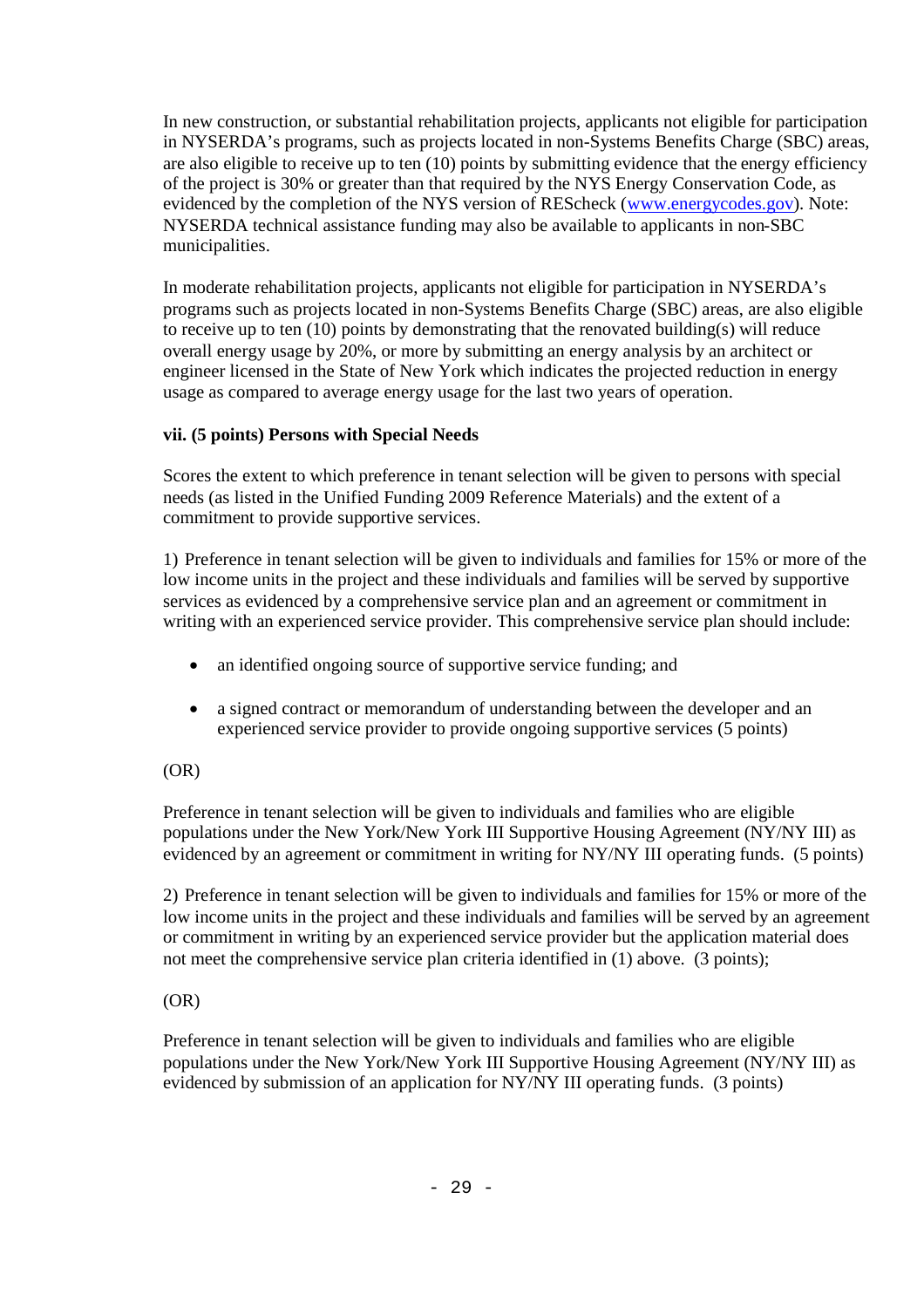# **viii. (5 points) Fully Accessible and Adaptable, Move-in Ready Units** - Scored on whether:

(1) at least five percent (rounded up to the next whole number) of the project units are fully accessible and adapted, move-in ready for person(s) who have a mobility impairment and the unit(s) will be marketed to households with at least one member who has a mobility impairment; and,

(2) at least two percent (rounded up to the next whole number) of the project units are fully accessible and adapted, move-in ready for person(s) who have a hearing or vision impairment and the unit(s) will be marketed to households with at least one member who has a hearing or vision impairment (3 points); or,

(3) the percentages of units meeting the requirements of (1) and (2) above are equal to or exceed 10 percent and 4 percent (rounded to the next whole number) respectively (a minimum of two units each) (6 points).

## **ix. (5 points) Project Readiness** – Scored on:

• the status of financing commitments 5 points.

**x. (5 points) Successful Development Performance** - Measures the successful performance of the applicant or the applicant and members of their development team in the timely development and completion within approved development budgets of comparable affordable housing (in terms of size number of units), financing, income served and tenure of housing) in the ten years prior to application submission date. The experience of the applicant, applicant/developer, architect and general contractor will be evaluated according to the following criteria:

(1) (5 points) For-profit applicants: Compares the total development costs (TDC) of comparable projects successfully completed by the applicant or its parent or supervising entity during the ten years prior to application to the TDC of the proposed project. Those with an aggregate amount of TDC from successfully completed projects equaling 10 times or more of the TDC of the proposed project will receive the most points. The development experience of all members involved as a joint venture applicant will be aggregated to award points.

# OR

(2) (5 points) Not-for-profit applicants: Measures the successful performance of the not-forprofit developer and/or housing consultant, the architect and the general contractor selected for the proposed project in the timely development and completion within approved budgets of comparable affordable housing (in terms of size, financing, income served and tenure of the housing). Not-for-profit applicants who have successfully completed at least one similar project will receive three points. Not-for-profit applicants without prior development experience who have teamed with a developer or housing consultant who has successful development performance may receive up to three points. One point each for successful performance will be given if the architect and/or the general contractor selected by the not-for-profit applicant have successfully completed one similar project.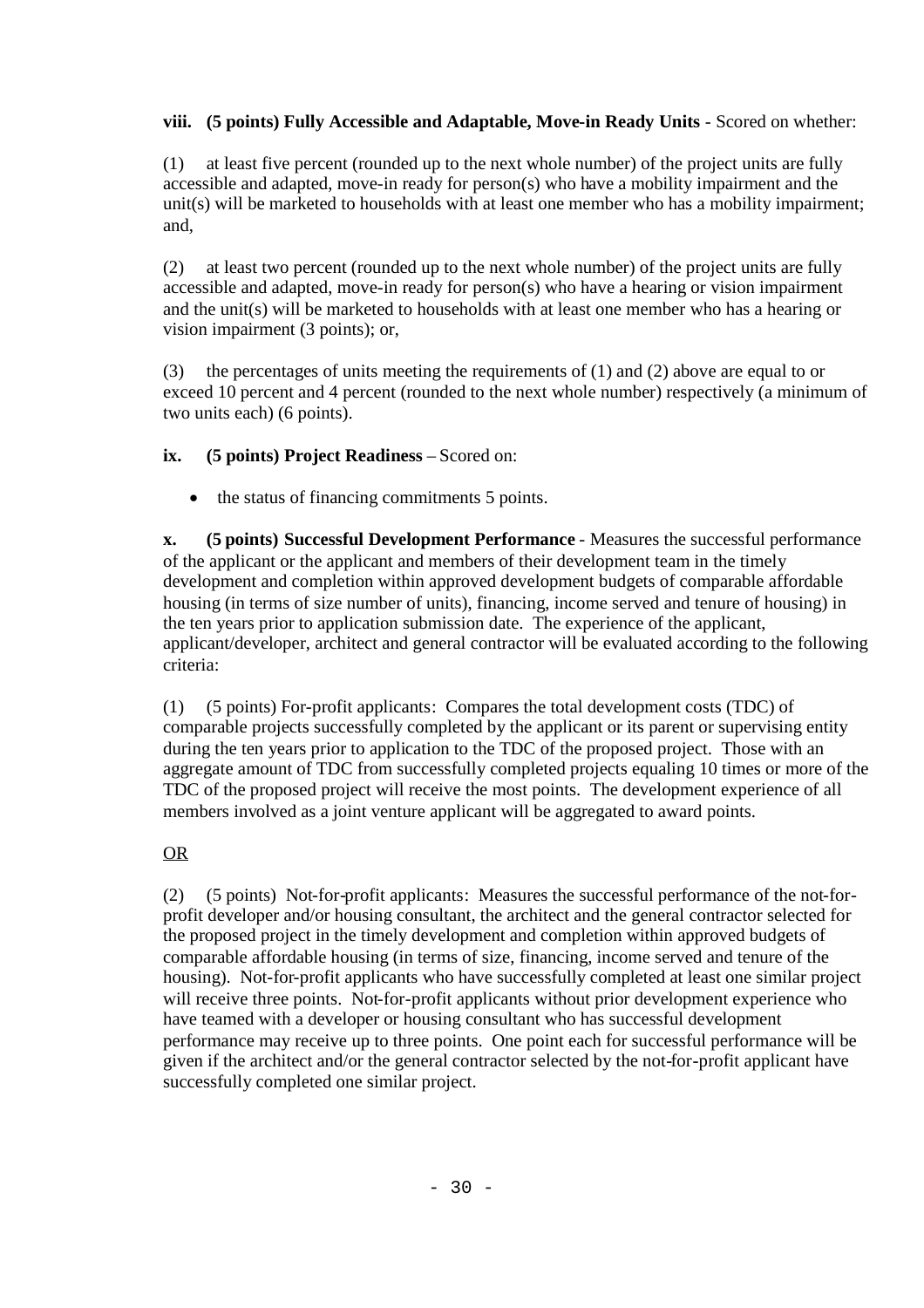### **xi. Bonus Points**

State-Subsidized Rural Rental Assistance Program Projects (5 points) – Bonus points will be awarded to rehabilitation projects currently subsidized through the Rural Rental Assistance Program that can demonstrate actions and/or improvements that will reduce or restrain growth in project operating costs, including, but not limited to, reductions in real property taxes, reductions in insurance, management and other operating costs, and reductions in energy costs by agreeing to participate in and meet the energy efficiency standards of the New York State Energy and Research Development Authority's Multifamily Building Performance Program or the New York Energy Star Labeled Homes Program or equivalent energy efficiency standards.

Collaboration (10 points) – points will be awarded to applications based on the extent of documented financial commitments, as a percentage of the total development cost of the project, from Federal, State or local government partners. Applications for which documented firm financial commitments from other sources equal to 70% of the project's total development cost will receive the most points. Applications which document a lesser percentage of such commitments will be awarded fewer points.

### 5. Feasibility Reviews

When an application requests LIHC, HTF or HOME funds, complete feasibility reviews, including design, underwriting and persons with special needs reviews are conducted pursuant to the DHCR/HTFC Capital Programs Manual, Design Handbook and QAP (for applications requesting LIHC). Projects which do not demonstrate feasibility to the satisfaction of HTFC will not be reviewed further.

6. Funding Recommendations

Funding recommendations are made for feasible projects from available funds on the basis of ranking resulting from rating, statutory distribution requirements and a geographical distribution of funds in support of the State's housing goals. Applicants are informed of the disposition of their applications in an Application Review Letter.

Pursuant to statutory requirements, the following limitations will also be considered in reviewing HTF applications:

- a. no more than 50% of the total amount originally appropriated shall be awarded to projects located within any single municipality;
- b. no more than 33-1/3% of funds awarded to projects within a city with a population of one million or more shall be allocated to private developers; and
- c. no more than 33-1/3% of funds awarded to projects located in areas outside cities with a population of one million or more shall be allocated to private developers.

Pursuant to statutory and policy requirements, the following limitations will also be considered in reviewing HOME applications:

a. first, all CHDO applications will be placed in rank order and selections made until the 15% CHDO set-aside is met;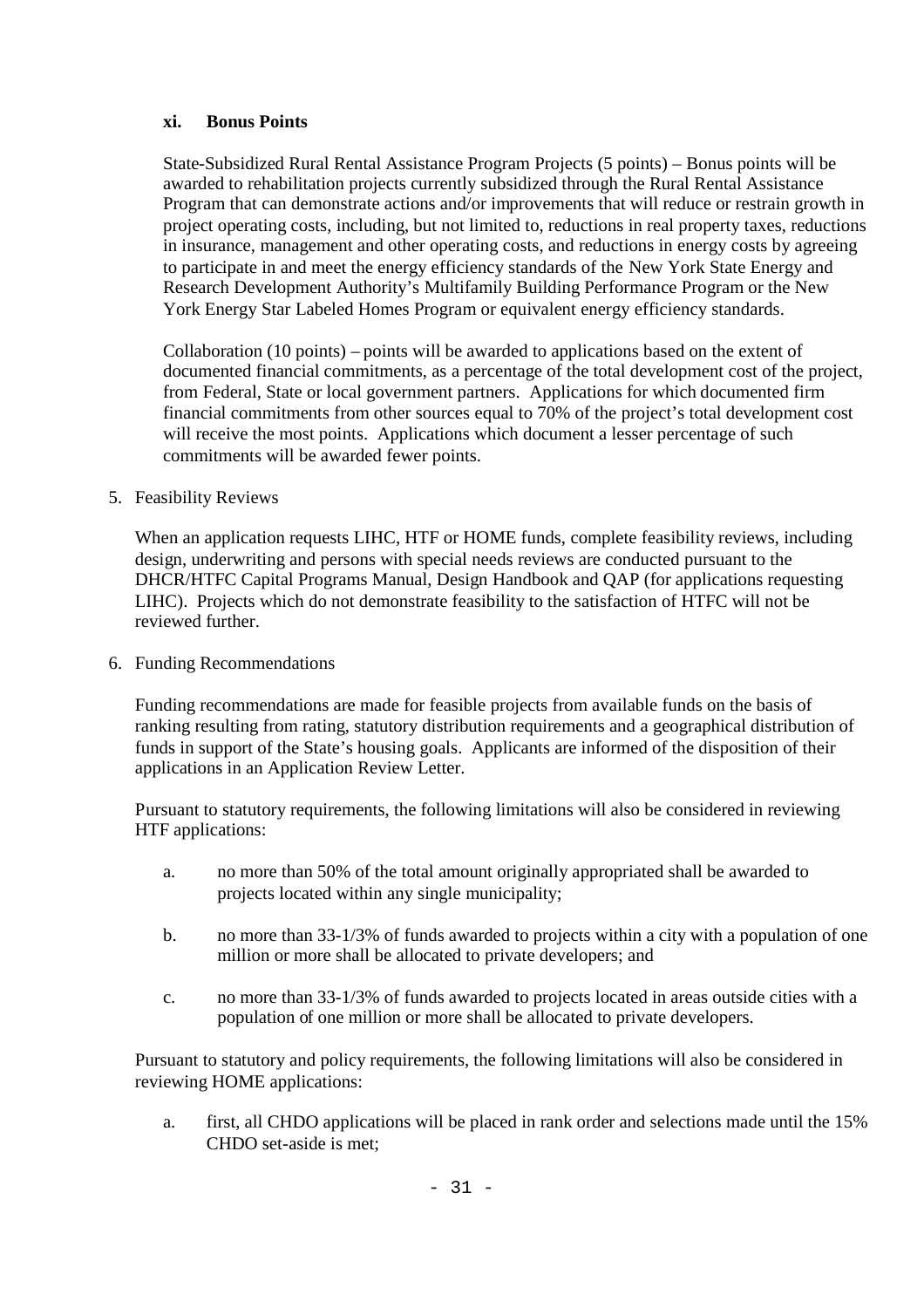- b. next, all non-participating jurisdiction applications will be placed in rank order and selections made until the minimum 80% requirement is met; and
- c. finally, all of the remaining applications will be placed in rank order and selections made until the dollar limit for HOME awards is reached.

Those applicants recommended to receive awards will receive an Application Review Letter indicating they have been selected for funding.

7. HTFC Board Approval

All HTF, HOME, UI, RARP and HWF awards must be approved by the HTFC Board of Directors prior to entering into a funding commitment for HTF projects.

8. LIHC Reservations

The Commissioner of DHCR will issue a reservation of tax credits for LIHC and SLIHC within approximately 120 calendar days of the close of the funding round.

9. Application Review Letter

Applicants for HTF, HOME and LIHC will be sent an Application Review (AR) Letter approximately **120 calendar days** after the submission deadline. If a request for SLIHC, UI, RARP or HDF was submitted with a request for these programs, all programs will be addressed in the AR letter.

10. Funding Commitment Letters

Approximately 45-60 business days after the issuance of an AR Letter, HTFC will begin to send Funding Commitments Letters to successful applicants.

11. Project Development Meeting

The Project Development Meeting provides a forum for the applicant's development team and HTFC/DHCR to discuss the project's development timetable; the roles and responsibilities of the development team members and HTFC/DHCR; and the deliverables required under the terms of the executed Funding Commitment. Additional information on Project Development Meetings can be found in Section 3.02.08 of the Capital Programs Manual.

12. Processing Time Frames

HTFC expects to process a request for a construction loan closing or permanent takeout within 30 business days of receipt, if all conditions in the commitment letter have been met.

### VIII. REGIONAL OFFICE SERVICE AREAS

Any questions regarding this RFP or the application process should be directed to the Regional Office which serves the county in which the proposed project is located. Regional Directors and the counties served by their offices are: